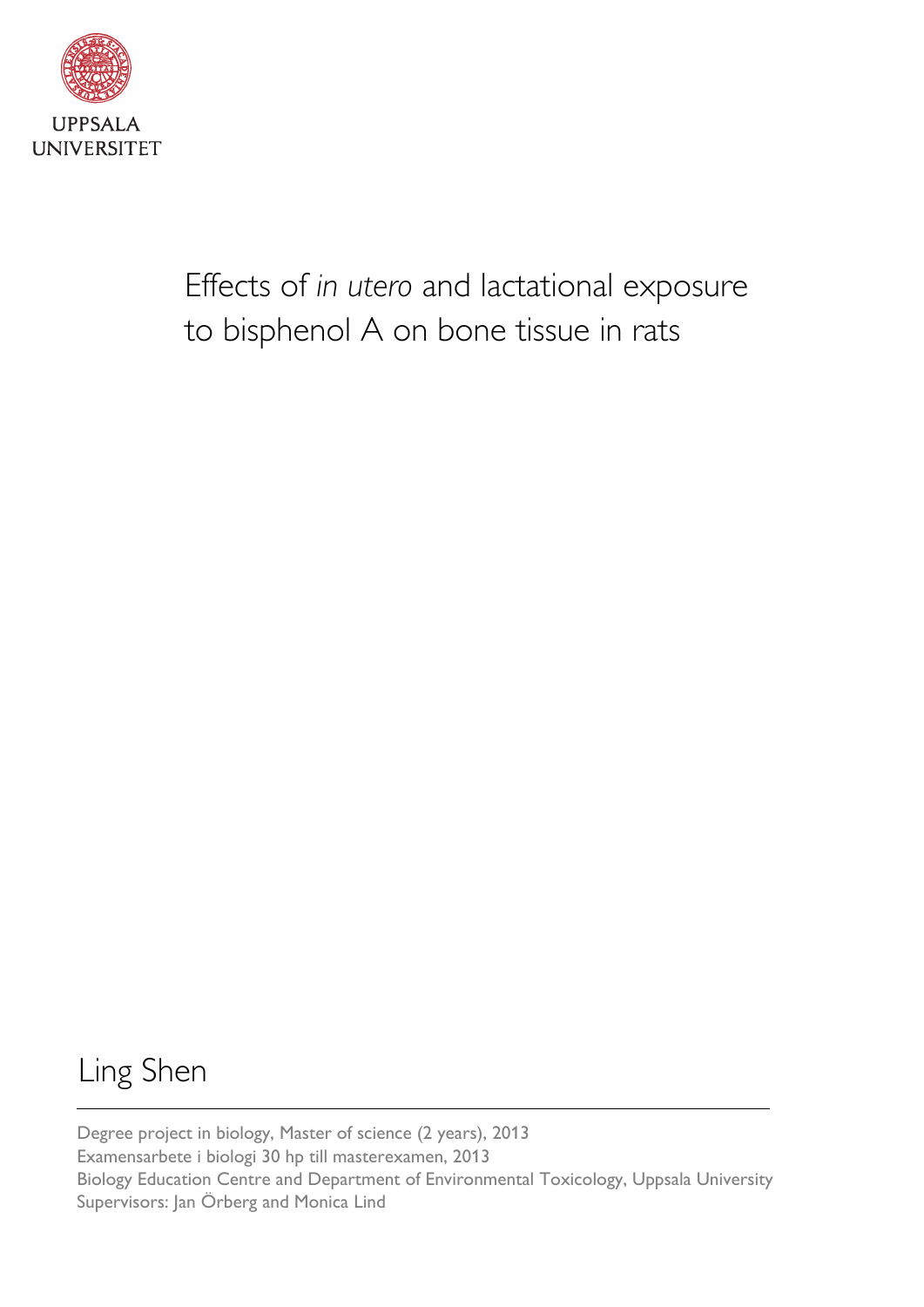## <span id="page-1-0"></span>**SUMMARY**

Bisphenol A (BPA) is an industrial chemical that is used in the production of polycarbonate plastics and epoxy resins. The applications result in consumer exposure to BPA via the diet. The toxicity and hormonal activity of BPA in laboratory animals have been studied and hormone related cancers and metabolic disorders have been observed in rodents. The objective of this project was to study effects on bone tissues of rats exposed to low doses of BPA *in utero* and during lactation. 110 pregnant Wistar rats were randomly distributed into five groups and gavaged with (0, 0.025, 0.25, 5 or 50 mg BPA/kg body weight (b.w.)/day) from gestation day 7 until weaning at pup day 22, offspring were exposed *in utero* and during lactation. Body weights of the offspring were recorded and right femurs were collected for geometry and densitometry measurements using peripheral quantitative computed tomography and also for analysis of biomechanical properties via three-point bending. The major findings of the study: Increased femur length in female offspring of dams exposed to 0.025 mg BPA/kg b.w./day or 5 mg BPA/kg b.w./day; Increased cortical thickness of male offspring of dams exposed to 0.025 mg BPA/kg b.w./day. No effects of biomechanical properties were seen on the bones of either sex offspring.

In conclusion, this study demonstrates that *in utero* and lactational exposure to BPA at levels relevant to current human exposure alters femoral geometry in rat offspring. BPA showed endocrine disruptive effects on both female and male offspring bone tissue. The mechanisms behind these differences are unknown.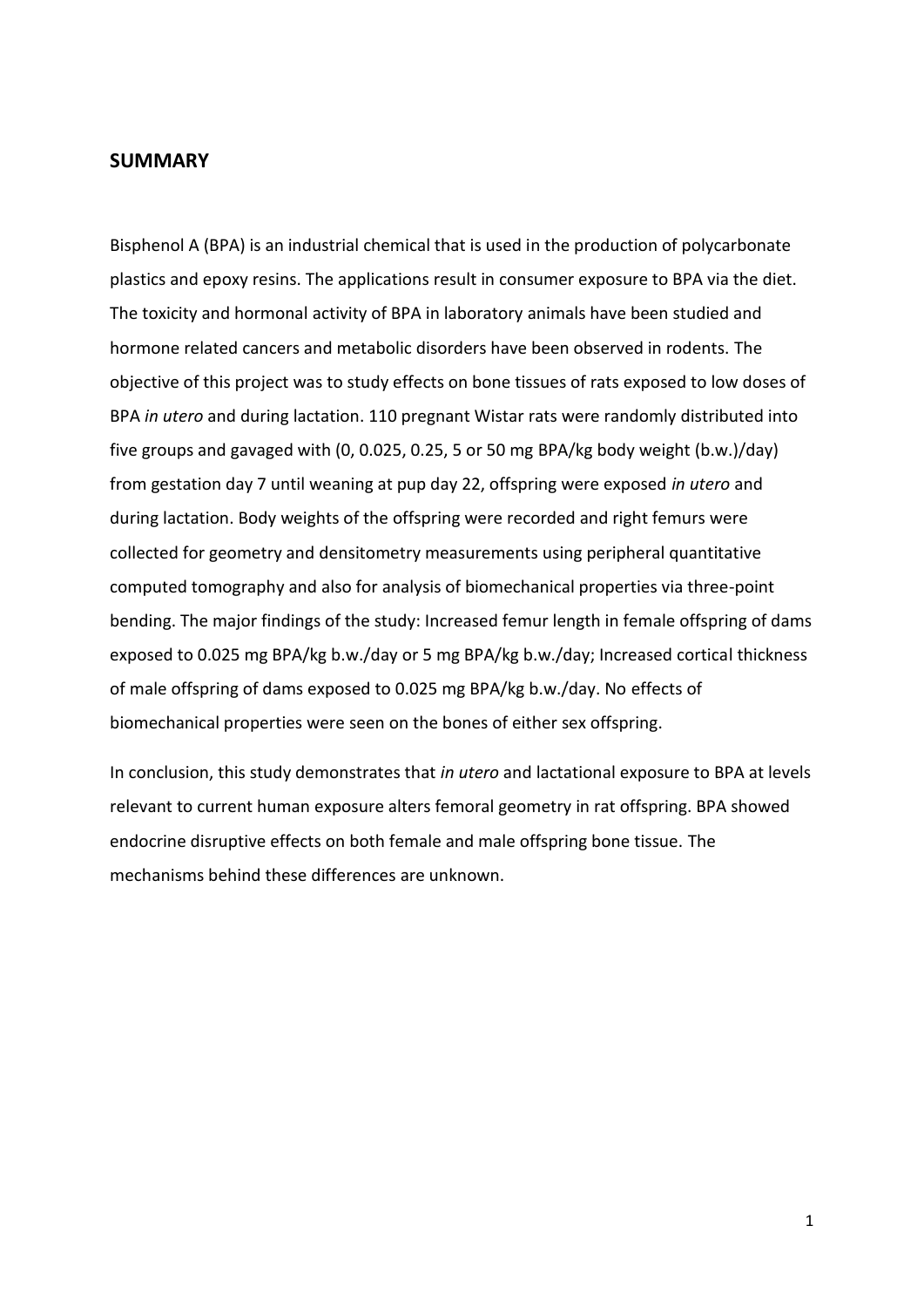## **Table of Contents**

| 1. |        |  |  |
|----|--------|--|--|
|    | 1.1.   |  |  |
|    | 1.1.1. |  |  |
|    | 1.1.2. |  |  |
|    | 1.2.   |  |  |
|    | 1.2.1. |  |  |
|    | 1.2.2. |  |  |
|    | 1.3.   |  |  |
| 2. |        |  |  |
|    | 2.1.   |  |  |
|    | 2.2.   |  |  |
|    | 2.3.   |  |  |
|    | 2.4.   |  |  |
|    | 2.5.   |  |  |
|    | 2.5.1. |  |  |
|    | 2.5.2. |  |  |
|    | 2.5.3. |  |  |
|    | 2.6.   |  |  |
|    | 2.7.   |  |  |
| 3. |        |  |  |
|    | 3.1.   |  |  |
|    | 3.1.1. |  |  |
|    | 3.1.2. |  |  |
|    | 3.2.   |  |  |
| 4. |        |  |  |
|    |        |  |  |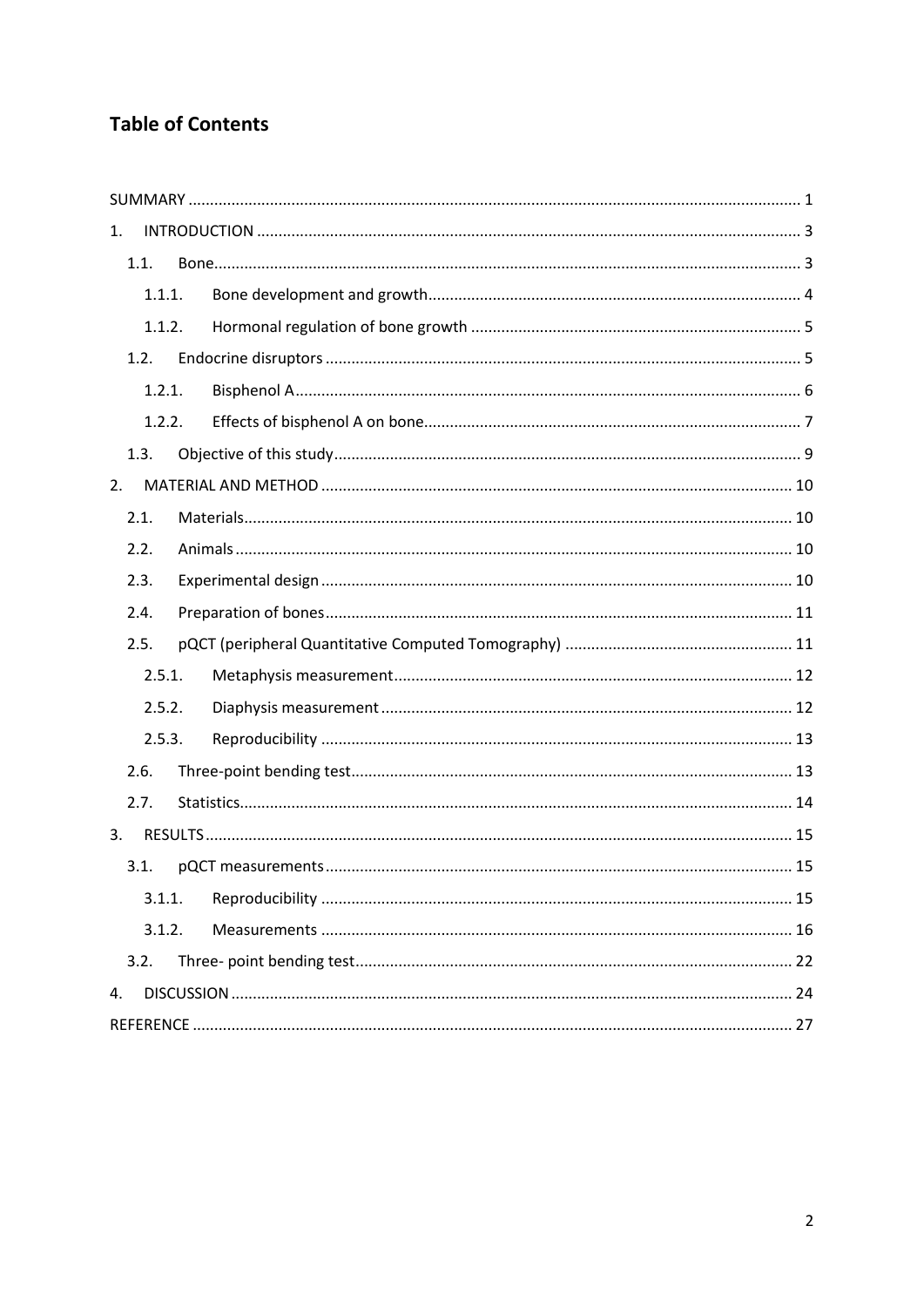## <span id="page-3-0"></span>**1. INTRODUCTION**

## <span id="page-3-1"></span>**1.1. Bone**

Bone is a living mineralized tissue with vital functions in the body. It forms the skeletal system and supports the body weight and movement; bone protects the organs that it surrounds; it stores minerals (*e.g*. calcium and phosphorus) and produces blood cells in the red bone marrow. As a tissue, mature bone consists of extracellular matrix with approximately 35% organic and 65% inorganic material and bone cells (Seeley *et al*. 2003).

The shaft of a long bone, for example a femur, is called diaphysis, which mainly consists of compact bone (cortical bone) and the ends of a long bone are called epiphyses which consist primarily of cancellous bone (trabecular bone) (Figure 1). The area where the diaphysis meets the epiphysis is metaphysis. It includes the epiphyseal plate in growing bones and red marrow, the site of blood cell formation. The open space within the diaphysis is medullary cavity (or marrow cavity) that is filled with yellow marrow containing adipose tissue (Seeley *et al*. 2003).



Figure 1. The structure of a femur.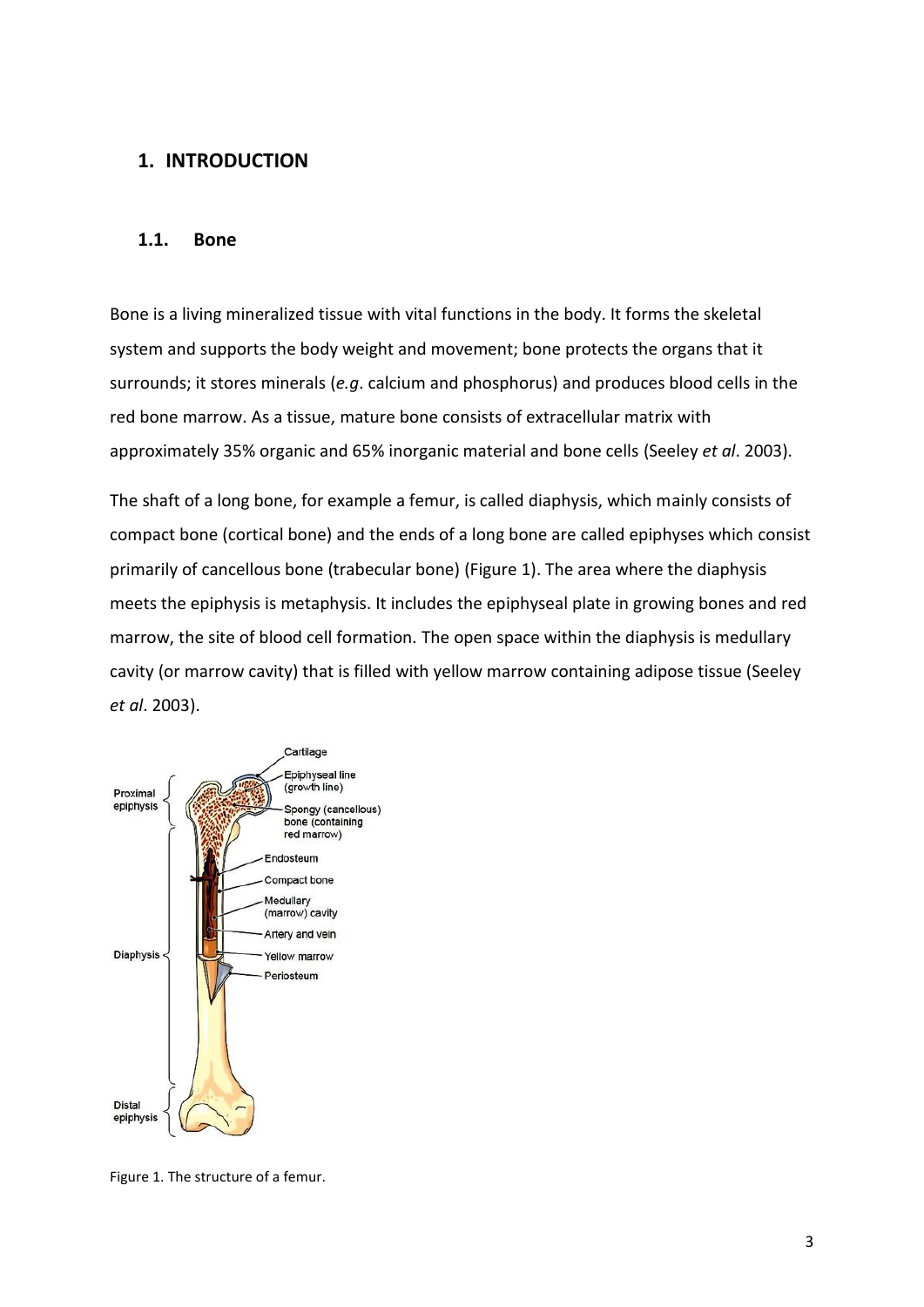#### <span id="page-4-0"></span>**1.1.1. Bone development and growth**

In the mammalian embryo and fetus, the skeleton is principally made up of cartilage, a tough and flexible connective tissue that contains no minerals. The formation of cartilage in humans begins at approximately the fourth week of development. As the fetus grows, osteoblasts and osteoclasts slowly replace cartilage cells and bone formation (ossification) begins (Seeley *et al*. 2003). Osteoclasts are multinucleated cells that dissolve both the inorganic and the protein portions of the bone matrix. Osteoblasts differentiate from mesenchymal stem cells and are responsible for the production of new bone matrix. There are mainly two kinds of ossification, intramembranous and endochondral ossification. Intramembranous ossification is a process in which the mesenchymal tissue is converted directly into bone tissue. In humans this occurs primarily in the skull bones and begins at approximately the eighth week of development and is completed by two years of age.

In other cases, mesenchymal cells differentiate into chondrocytes which later stop dividing and increase their volume dramatically, becoming hypertrophic chondrocytes. The hypertrophic chondrocytes die by apoptosis and this space will become bone marrow. As the cartilage cells die, a group of cells that have surrounded the cartilage model differentiate into osteoblasts. The osteoblasts begin forming bone matrix on the partially degraded cartilage. Eventually, all the cartilage is replaced by bone. This process is called endochondral ossification (Gilbert 2006).

During infancy and youth, interstitial growth of the epiphyseal plate cartilage and its replacement by bone enable long bone to lengthen and appositional growth makes all bones grow in width. Long bones increase in width (diameter) when osteoblasts beneath the periosteum secrete bone matrix on the external bone surface and osteoclasts on the endosteal surface of the diaphysis remove bone. Normally, the amount of bone that is removed is slightly less than that is formed so a thicker and stronger bone is produced but the bone is also prevented from becoming too heavy.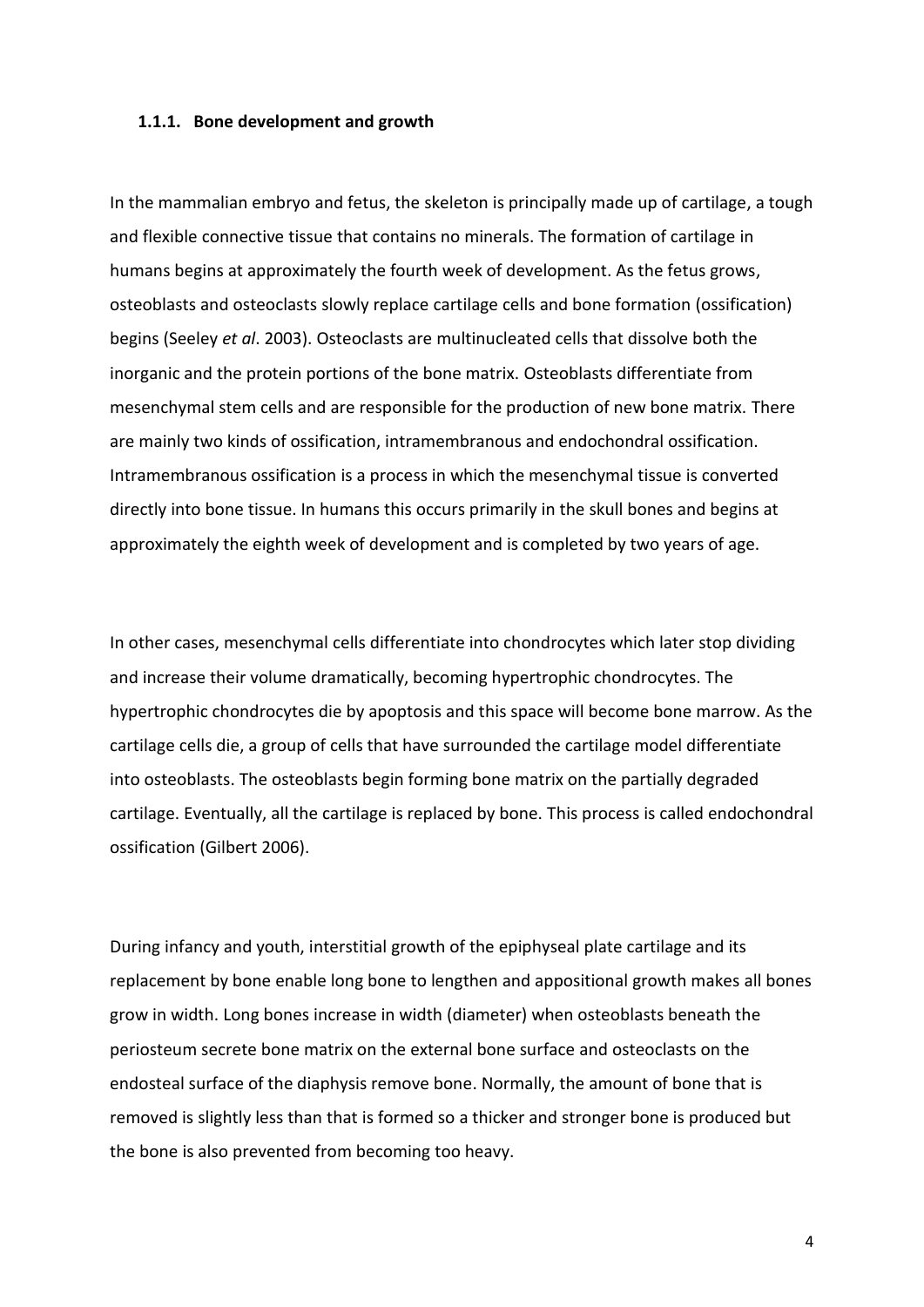Longitudinal bone growth ends when the bone of the epiphysis and diaphysis fuses, which is called epiphyseal plate closure. In humans this happens at about 18 years of age for girls and at about 21 years of age for boys (Marieb *et al*. 2010). In rats the bones continue to grow throughout life, although at a slower rate in adult animals.

#### <span id="page-5-0"></span>**1.1.2. Hormonal regulation of bone growth**

The growth of bones that occurs until young adulthood is extensively controlled by a symphony of hormones including growth hormone, thyroid hormones and sex hormones (testosterone and estrogen). At the later stage of puberty, estrogen induces epiphyseal plate closure and ends longitudinal bone growth (Marieb *et al*. 2010).

During the second half of the 20th century, estrogen therapy was administered to prevent otherwise healthy girls with tall stature from becoming tall adults by inhibiting further linear growth (Lee *et al*. 2006).

## <span id="page-5-1"></span>**1.2. Endocrine disruptors**

Endocrine disruptors (EDs) are exogenous chemicals that interfere with the normal function of hormones by mimicking effects of natural hormones, blocking the synthesis of a hormone, the binding to its receptor and/or interfering with the transport or elimination of a hormone. EDs are highly heterogeneous molecules and include synthetic chemicals and their byproducts *e.g*. polychlorinated biphenyls (PCBs), dioxins, bisphenol A (BPA), phthalates, dichlorodiphenyltrichloroethane (DDT), vinclozolin and diethylstilbestrol (DES) as well as natural chemicals such as phytoestrogens found in human and animal food like soybeans and alfalfa (WHO/UNEP 2013).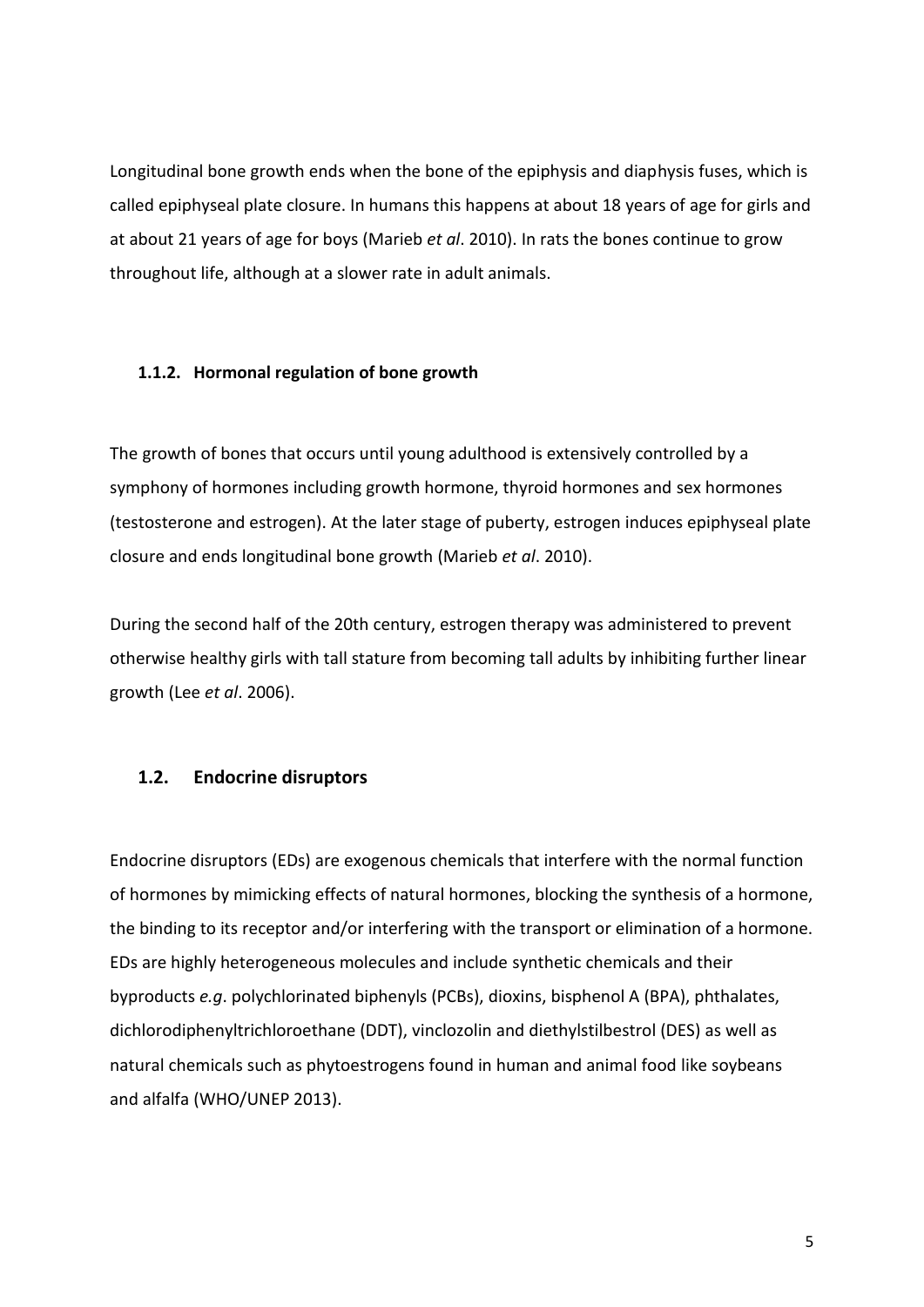#### <span id="page-6-0"></span>**1.2.1. Bisphenol A**

Bisphenol A (BPA) (CAS Number: 80-05-7, Chemical name: 4. 4'-isopropylidenediphenol) is a synthetic organic chemical largely produced for polycarbonate compound and epoxy resins (Figure 5). Plastics made with polycarbonates containing BPA monomers have a high impact strength, increased hardness and transparency. Polycarbonate plastic is resistant to a wide range of temperatures (between about –40˚C and 145˚C), many acids, greases and oils. Some flame retardants and rubber chemicals also contain BPA (KEMI 2013).



Figure 5. Chemical Structure of bisphenol A (CAS Number: 80-05-7).

BPA has a water solubility of 120 to 300 mg/l at 20 to 25 ˚C (pH 7) and the log octanol-water partition coefficient (Kow) value is between 2.2 and 3.8. The vapor pressure of BPA is 5.32  $\times$  $10^{-7}$  Pa at 25°C. Following an oral administration in rodents and humans, BPA is extensively absorbed from the gastrointestinal tract and metabolized in the gut and liver into its primary metabolite monoglucoronide conjugate and other minor metabolites (BPA sulfate and BPA-3,4-quinone) which are excreted via urine and feces (Doerge *et al*. 2010). New findings suggest that BPA is excreted much more via sweat than in urine. In this study, human serum BPA level was found to be 70% lower than it was in sweat samples among the 20 participants (Genuis *et al.* 2012). In the rat, both BPA and the inactive metabolite of BPA (BPA-glucuronide (BPA-GA)) are proved to pass through placenta to the fetus. Furthermore, the rat fetus has the ability to deconjugate BPA-GA into free BPA which causes toxicities. The fetal liver however, has very low capacity to conjugate BPA into its inactive form again (Nishikawa *et al*.2010).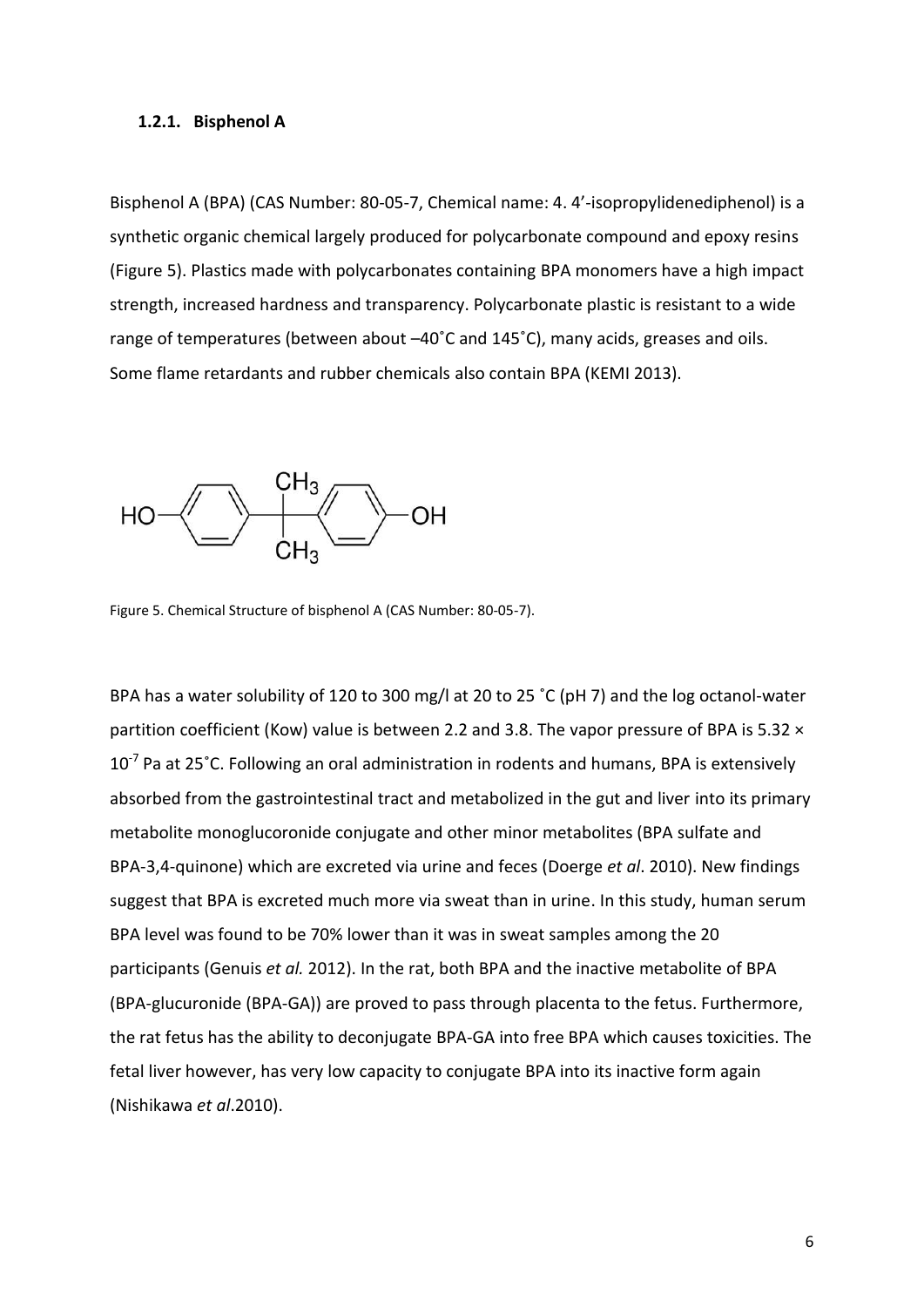BPA was discovered to be an artificial estrogen already in the 1930s (Dodds *et al*. 1936), long before it was used in production of plastics and resins in 1950s. BPA is used in a multitude of applications and they result in ubiquitous exposure to the general public. Food and beverage packaging lined with epoxy resins containing BPA are considered to be the greatest potential sources. Many reusable plastic bottles and food containers, including infant bottles, are made from BPA-containing polycarbonate plastic. Even though the use of BPA in baby bottles has been banned in some countries, we are still chronically exposed to BPA in the environment through food and drinking water. European Food Safety Authority (EFSA) established the present tolerable daily intake (TDI) of 50 µg/kg body weight (b.w.) (EFSA 2008), which was based on a NOEAL of 5 mg/kg b.w./day in rats (Tyl *et al*. 2002). However, a re-evaluation for a new TDI was first suggested in 2010 after the EFSA panel meeting and then in 2012 after a review on low dose effects of BPA done by the Swedish Chemicals Agency in 2012 (Beronius *et al*. 2012).

Some known effects of BPA as an endocrine disruptor are mainly shown as hormone-related cancers or metabolic disorders. For example in rodents, early exposure to BPA during organogenesis causes alterations in the mammary gland, which renders it more sensitive to estradiol at later developmental stages and more susceptible to neoplasia. BPA disturbs the regulation of adipose tissue deposition and food intake by acting via estrogen receptors in fat cells and brain cells, and further, it also results in increased insulin resistance and secretion as well as decreased glucose tolerance in adult male rodents. BPA exposure to pregnant women decreases glucose tolerance during pregnancy and increased insulin resistance is seen both during pregnancy and four months post-partum. In amphibians BPA has been shown to block thyroid hormone induced metamorphosis (WHO/UNEP 2013).

#### <span id="page-7-0"></span>**1.2.2. Effects of bisphenol A on bone**

#### *1.2.2.1. Experimental animals*

Loss of bone tissue in aromatase knock-out mice (ArKO mice) was prevented in individuals fed a diet supplemented with 0.1% or 1% (w/w) BPA for 5 months (Toda *et al*. 2002). This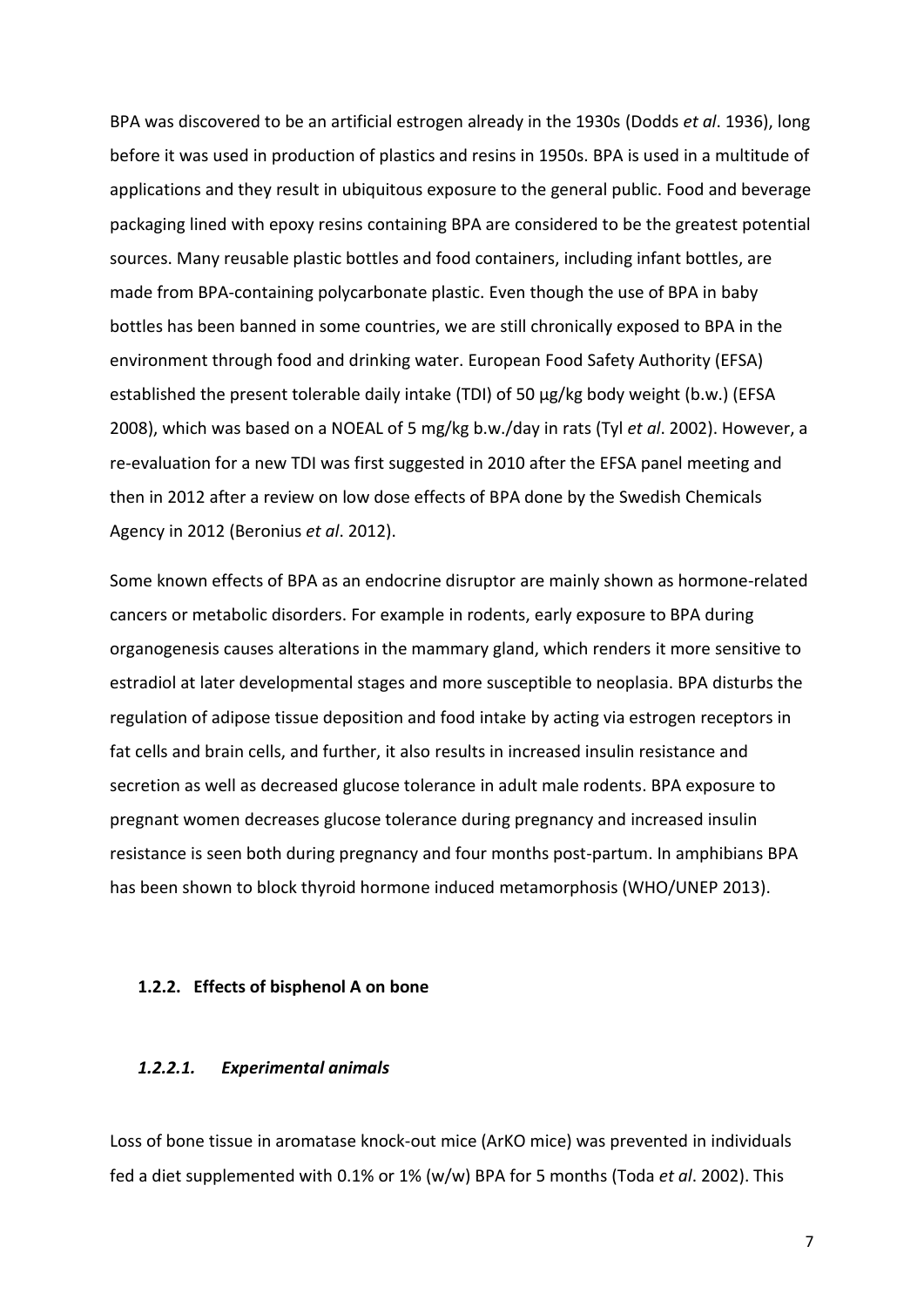study showed that the BMD in BPA exposed individuals increased in a dose-dependent manner. An *in utero* and lactational exposure to 0.01 mg/kg/day BPA caused a 10.3% decrease of femur mechanical strength in female mice (13 weeks of age), but not in males (Pelch *et al*. 2012). In another study, the tibia BMD of OVX rats decreased after a three month dietary exposure to BPA (0.037 mg/kg b.w. /day or 0.37 mg/kg b.w. /day) compared to the unexposed controls (Seidlova-Wuttke *et al*. 2004). No vertebral malformations or adverse effects on skeletal development were observed in fathead minnows (*Pimephales promelas*) exposed to BPA (0.1 to 1.0 µg/L) from egg stage to 25 to 26 day after hatching (Warner *et al*. 2007).

#### *1.2.2.2. Epidemiological studies*

The number of studies on effects of BPA on bone tissues in humans is very limited. Urinary BPA levels were not related to bone mineral densities, bone resorption marker Ntelopeptide or bone formation parameter osteocalcin in premenopausal women (Zhao *et al*. 2012).

## *1.2.2.3. In vitro effects*

The Tartrate-resistant acid phosphatase (TRAP) and alkaline phosphatase (ALP) were used as markers for osteoclast and osteoblast activities, respectively and were both found to be suppressed significantly by BPA (10<sup>-5</sup> M) in the cultured scales of goldfish (Suzuki *et al.* 2003). In another study, BPA ( $10^{-10}$ -  $10^{-6}$  M) increased ALP activity and enhanced bone mineralization in MC3T3-E1 cells (osteoblast-like cell line) (Kanno *et al*. 2004).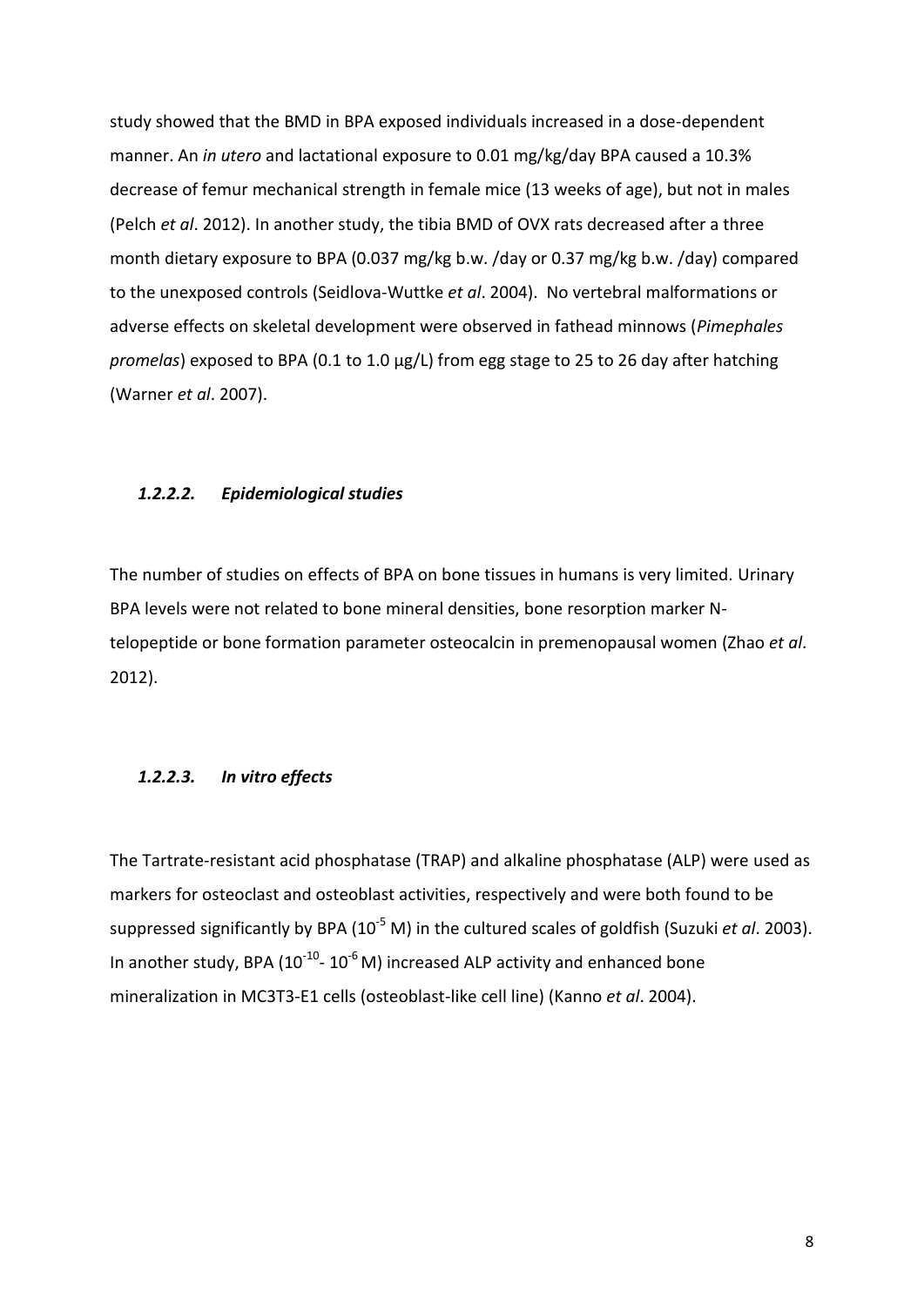## <span id="page-9-0"></span>**1.3. Objective of this study**

This study is a part of a collaboration project between Division of Toxicology and Risk Assessment, National Food Institute in Denmark, Monica Lind at the Department of Medical Sciences-Occupational and Environmental Medicine, Uppsala University, Sweden and Jan Örberg at the Department of Environmental Toxicology, Uppsala University, Sweden. The aim of the original project was to study endocrine disrupting properties and effects of bisphenol A on reproductive parameters in rats. The objective of this part is to study effects on bone tissues of rats exposed to low doses of BPA *in utero* and during lactation.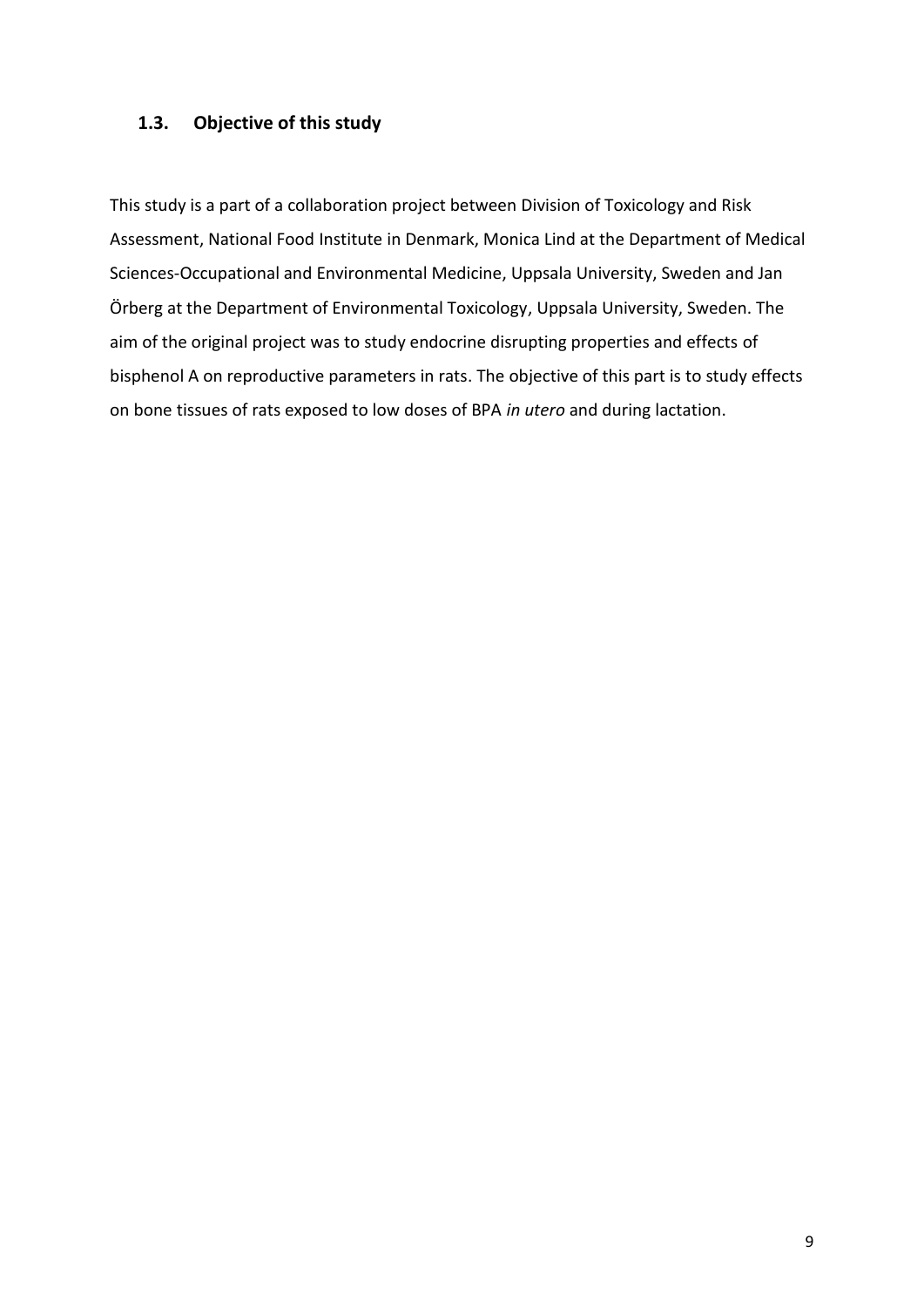#### <span id="page-10-0"></span>**2. MATERIAL AND METHOD**

#### <span id="page-10-1"></span>**2.1. Materials**

Bisphenol A (purity > 99.5%, CAS no. 80-05-7) and corn oil were purchased from Sigma-Aldrich [\(Brøndby,](http://en.wikipedia.org/wiki/Br%C3%B8ndby_IF) Denmark). Corn oil was provided in glass bottles. The solutions were kept in the dark at room temperature and continuously stirred during the dosing period.

#### <span id="page-10-2"></span>**2.2. Animals**

110 pregnant Wistar rats were housed in pairs until gestation day (GD) 17 and thereafter individually under standard conditions in polysulfone cages with Aspen wood chip bedding (Tapvei, Gentofte, Denmark), Enviro Dri nesting material (Brogaarden, Denmark) and Tapvei Aspen wood shelters (Brogaarden, Denmark). The animal room was maintained with a 12 hour light-dark cycle (light intensity 500 lux, starting at 9 pm), humidity 55%  $\pm$  5, temperature at 21 °C  $\pm$  1°C and ventilation changing air 10 times per hour. All rats were fed on a standard diet with soy and alfalfa free ALROMIN 1314 (ALTROMIN GmbH, Lage, Germany). Daily individual body weight was recorded from GD 7 for dams and pups were weighed on pup day (PD) 7 and 14. Tap water was provided in polysulfone bottles ad libitum.

#### <span id="page-10-3"></span>**2.3. Experimental design**

On GD 4, the dams were randomly distributed into five groups (0, 0.025, 0.25, 5 and 50 mg BPA/kg b.w.) with 22 rats of similar body weight per group. BPA was dissolved in corn oil and the rats were gavaged with a stainless probe  $1.2 \times 80$  mm once daily from GD 7 until weaning at PD 22, at a constant volume of 2 ml/kg b.w. The control group was given corn oil. Maximum numbers of pups from each dam included in the study were one female and one male.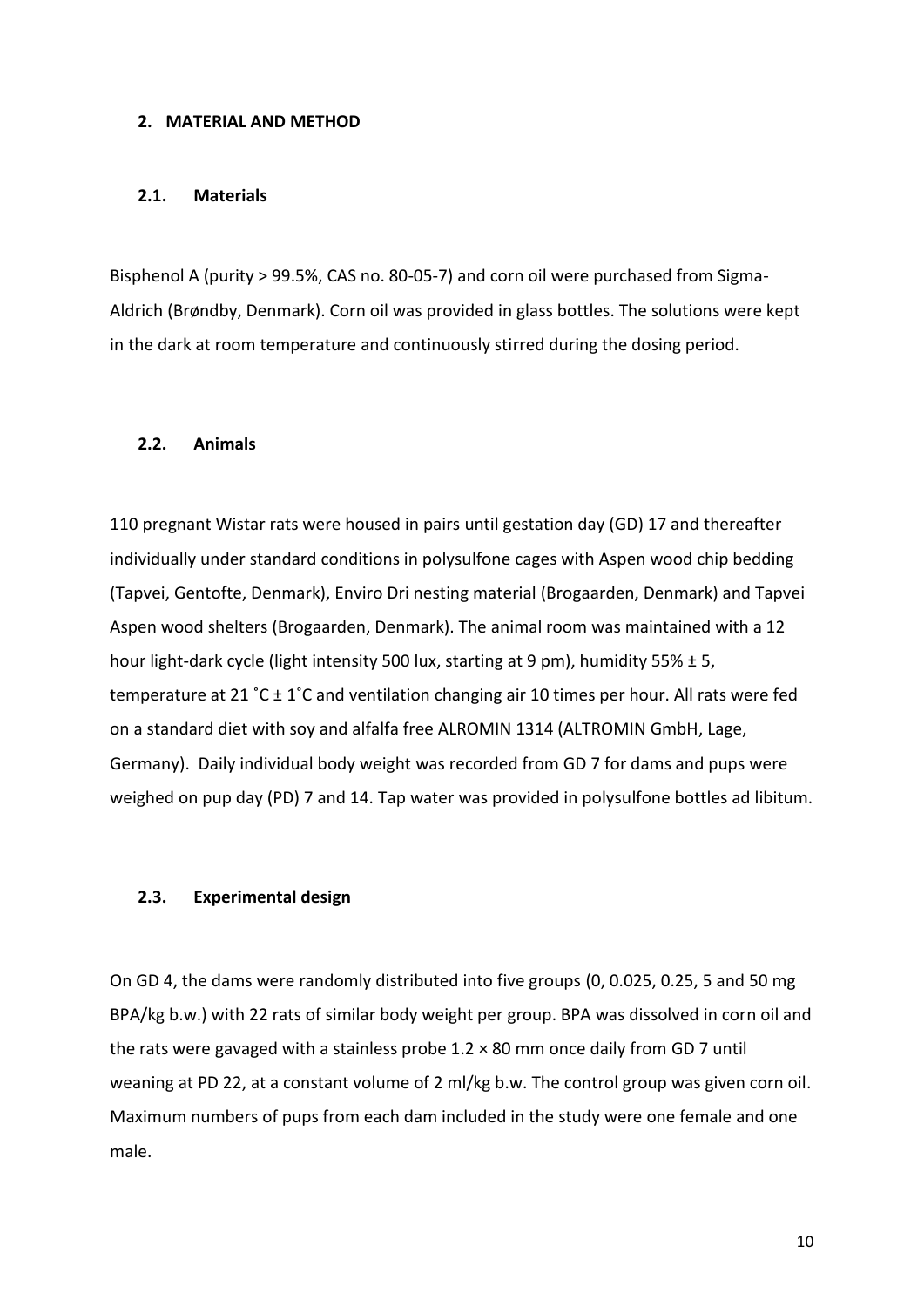## <span id="page-11-0"></span>**2.4. Preparation of bones**

At three months of age, the pups were sacrificed and right femurs from 89 male and 93 female were dissected, cleaned and placed in 10 ml centrifuge tubes with Ringer solution (pH 7.4, Tris 0.3 g/l, NaCl 9 g/l, CaCl<sub>2</sub>·2H<sub>2</sub>O 0.24 g/l, KCl 0.4 g/l, 2.05  $\times$  10<sup>-3</sup> M HCl) and frozen at -18˚C pending peripheral quantitative computed tomography (pQCT) and biomechanical testing. Bones were placed in a refrigerator (+8˚C) approximately 24 hours before the analyses. For each pQCT analysis, the femur lengths were measured using a slide caliper (accuracy of 0.1 mm) from the proximal end of the femur to the distal end, with the bone parallel to the ruler. The bone was then covered with a piece of 5×5 cm highly pure nonwoven compress (OneMed Sverige AB, Spånga, Sweden) moistened with Ringer solution and then placed in a 10 ml centrifuge tube to prevent the femur from drying.

## <span id="page-11-1"></span>**2.5. pQCT (peripheral Quantitative Computed Tomography)**

Femur dimension and composition were examined with an X-ray based density measurement machine, pQCT (Stratec XCT Research SA+, Stratec Medizintechnik, Pforzheim, Germany, software version 6.00) at Uppsala University Hospital, Uppsala, Sweden (Figure 6). The machine was calibrated every day before the measurement started with the manufacturer specified reference object (phantom).



Figure 6. Stratec XCT Reserch SA+ peripheral quantitative computed tomograph (pQCT).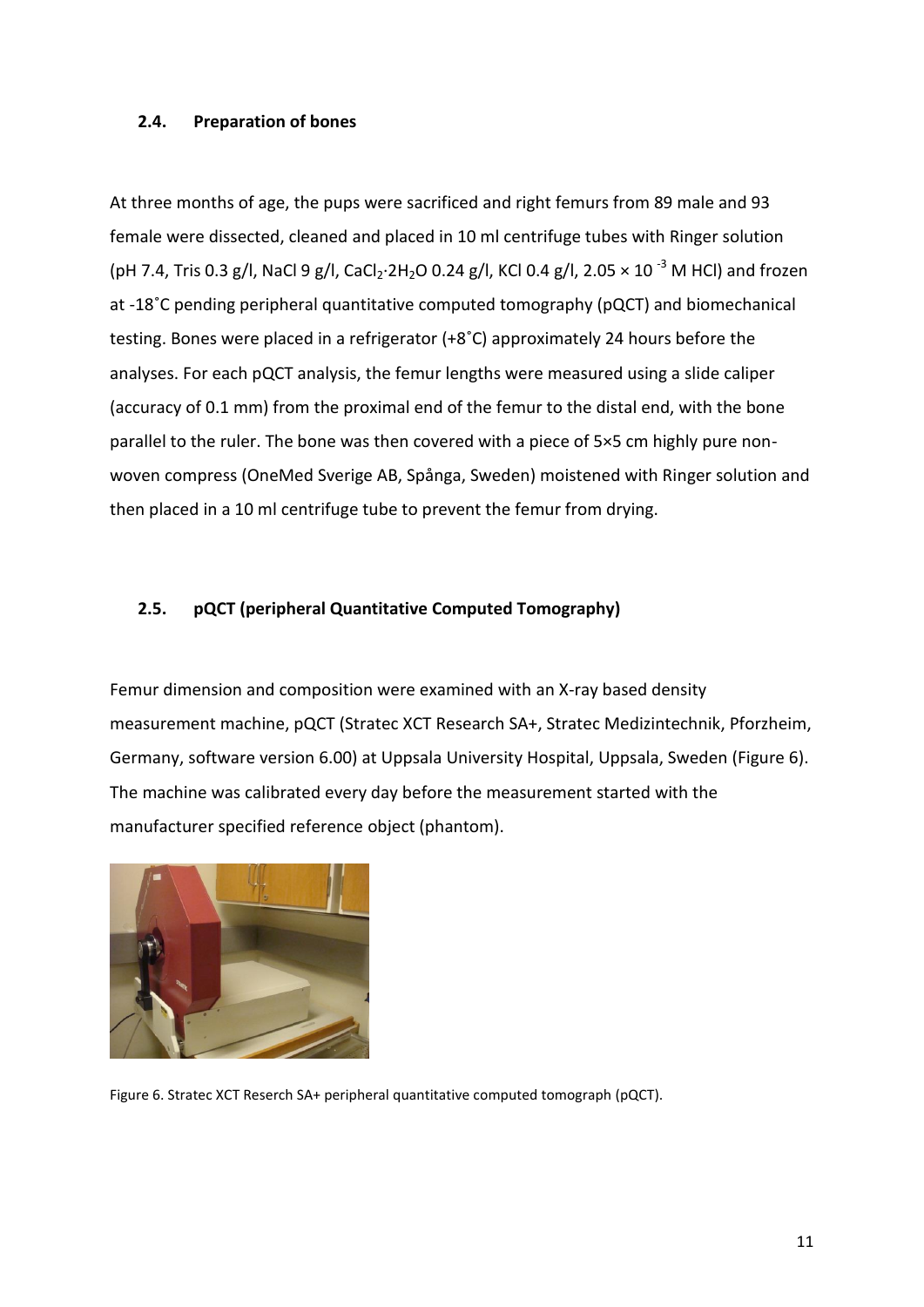According to the experiment design, the bone was re-positioned between measurements on the pQCT holder so that the scanner could scan across more than 50% of the whole bone length from the distal end of the epiphysis. After a contrast enhancement was generated on the computer screen, the reference line and measurement line(s) were displayed on the scout view (SV) image. A scout view in a CT study is a radiographic image used to plot the locations where the subsequent slice images will be obtained. When the reference line was adjusted to be at the exact edge of the distal epiphysis on the SV, the measurement line(s) were placed accordingly.

#### <span id="page-12-0"></span>**2.5.1. Metaphysis measurement**

The metaphysis of the femur was analyzed by examining one 1 mm thick slice at 20% of the bone length from the reference line. The following settings were used: voxel size 0.070 mm. peel mode 20, threshold 280 mg/cm<sup>3</sup>, contour mode 1 and the measures obtained from the analysis were total bone mineral content (Total BMC, mg/mm), total bone mineral density (Total BMD, mg/mm<sup>3</sup>), trabecular bone mineral content (Trabecular BMC, mg/mm), trabecular bone mineral density (Trabecular BMD, mg/mm<sup>3</sup>), total cross sectional area (Total CSA,  $mm<sup>2</sup>$ ), trabecular cross sectional area (Trabecular CSA,  $mm<sup>2</sup>$ ) and Periosteal circumference (mm).

#### <span id="page-12-1"></span>**2.5.2. Diaphysis measurement**

The diaphysis of the femur was analyzed by examining one 1 mm thick slice at 50 % of the bone length from the reference line. The following settings were used: contour mode 1 and threshold 710 mg/ cm<sup>3</sup> and the measures obtained from the analysis were total BMC (mg/mm), total BMD (mg/mm<sup>3</sup>), total CSA (mm<sup>2</sup>), cortical BMC (mg/mm), cortical BMD (mg/mm<sup>3</sup>), cortical CSA (mm<sup>2</sup>), cortical thickness (mm), periosteal circumference (mm), endocortical circumference (mm) and marrow cavity (mm<sup>2</sup>).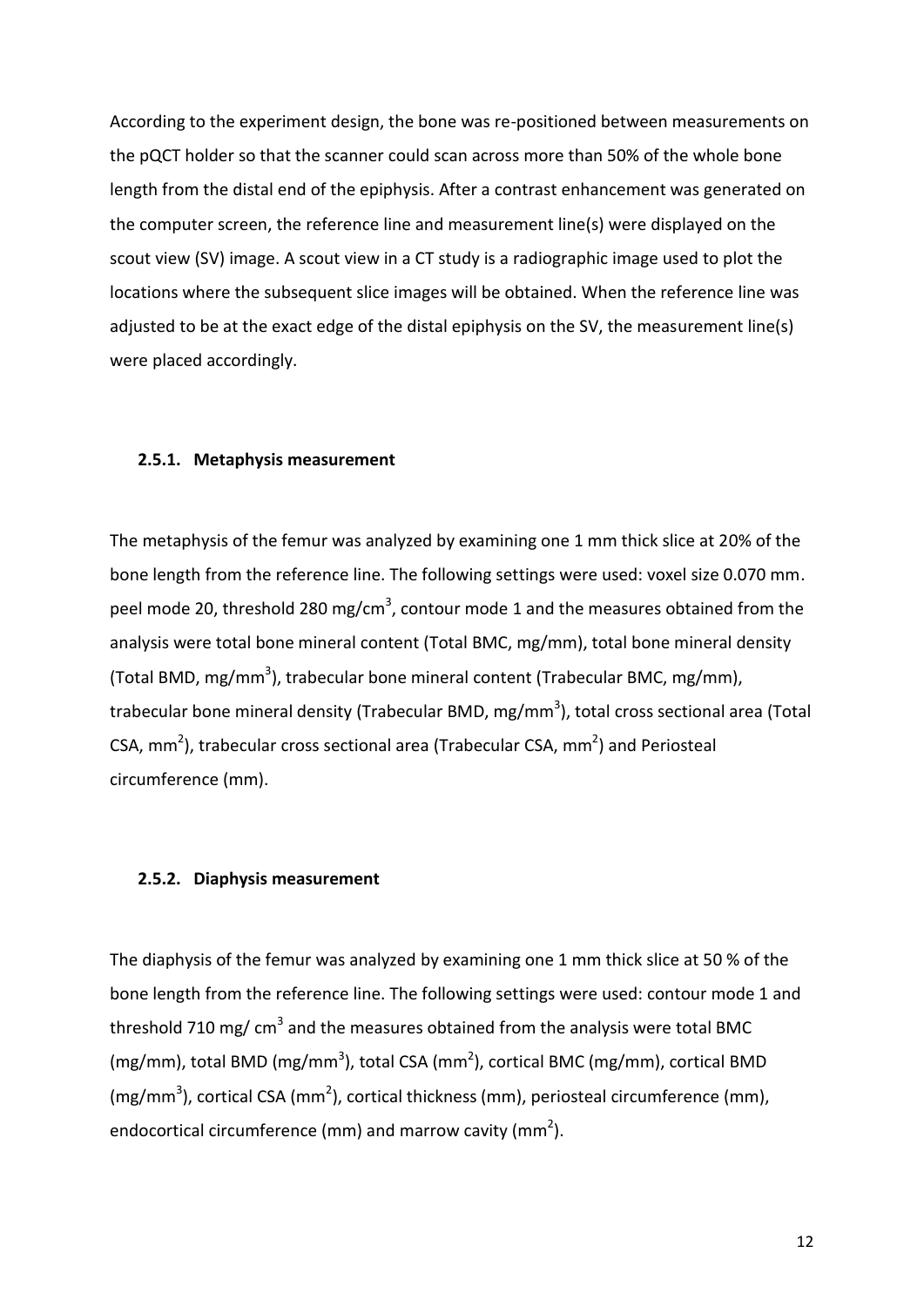## <span id="page-13-0"></span>**2.5.3. Reproducibility**

To create a valid method, the coefficient of variation (CV= Standard deviation × 100 /Mean) was calculated from 10 repeated pQCT measurements performed on a single rat femur. For each measurement, one 1 mm thick slice from the metaphysis and one 1 mm thick from the diaphysis were analyzed.

## <span id="page-13-1"></span>**2.6. Three-point bending test**

A three-point bending test was performed to measure the bone strength using an electromechanical material testing machine (Avalon technologies, MN, USA) with a span length of 13 mm and a loading speed of 0.2 mm/sec. The load was applied to the anterior surface of the mid part of the diaphysis with the intention to apply load at the same site as where the pQCT scan had been performed. The load and deformation data were recorded and sampled with 50 Hz. Load at failure (N), displacement at failure (mm), stiffness (slope of the load-deflection curve. representing the elastic deformation, N/mm) and energy absorption until failure (surface under the curve, N×mm) were calculated from the loaddeflection curves (Figure 7).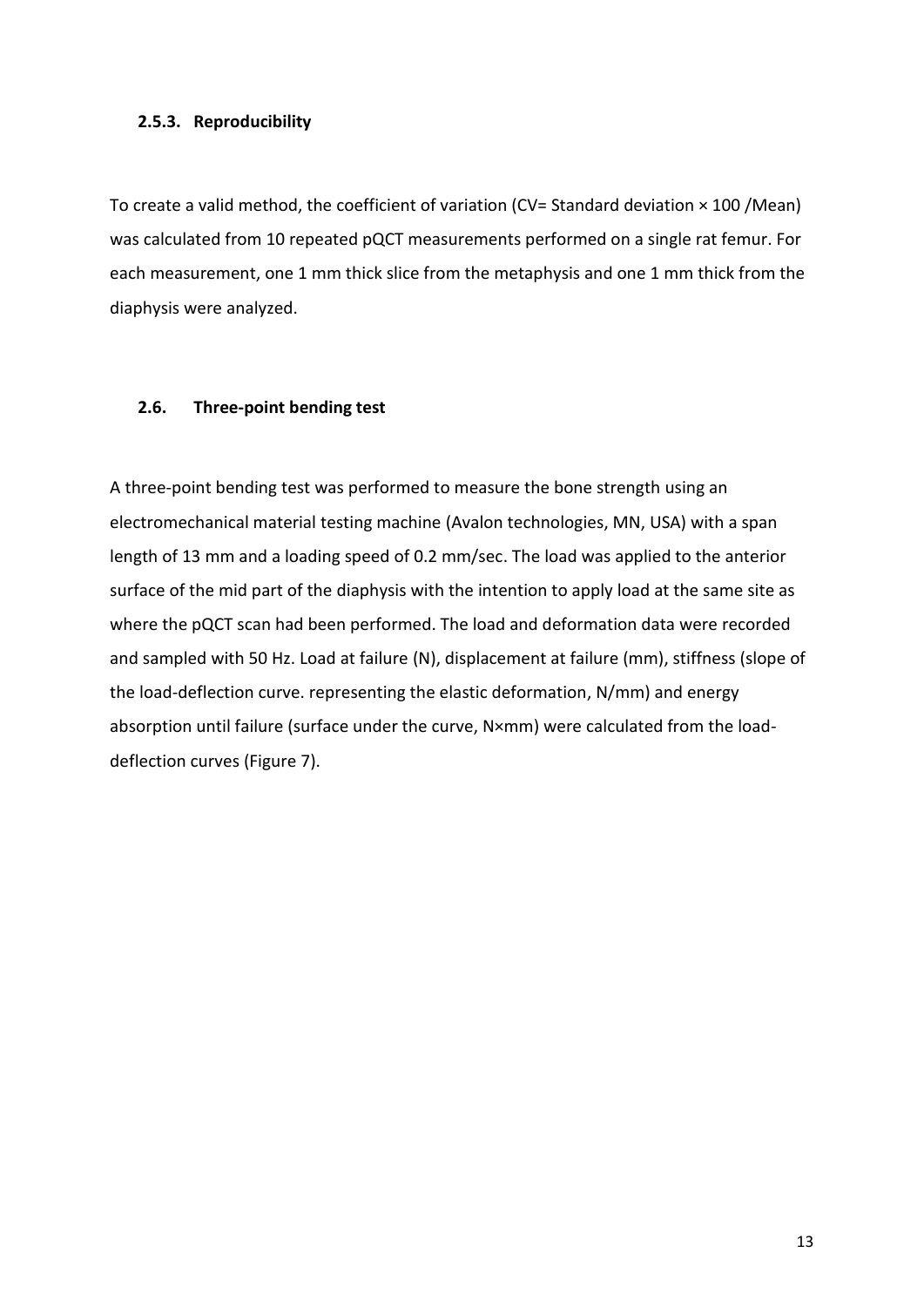

Figure7. A typical three-point bending test results in a curve. Load (N) is a function of Displacement (mm). Max stiffness (N/mm) can be calculated from the slope at the steepest part of the curve. Energy to failure (energy absorption when the bone breaks, N× mm) is the gray area under the curve.

## <span id="page-14-0"></span>**2.7. Statistics**

The results were evaluated by analysis of variance (ANOVA) and analysis of covariance (ANCOVA) with Bonferroni/Dunn as the post-hoc test was used to adjust the continuous variable of body weight (StatView, Version 5.0.1; SAS Institute Inc., Cary, NC, USA).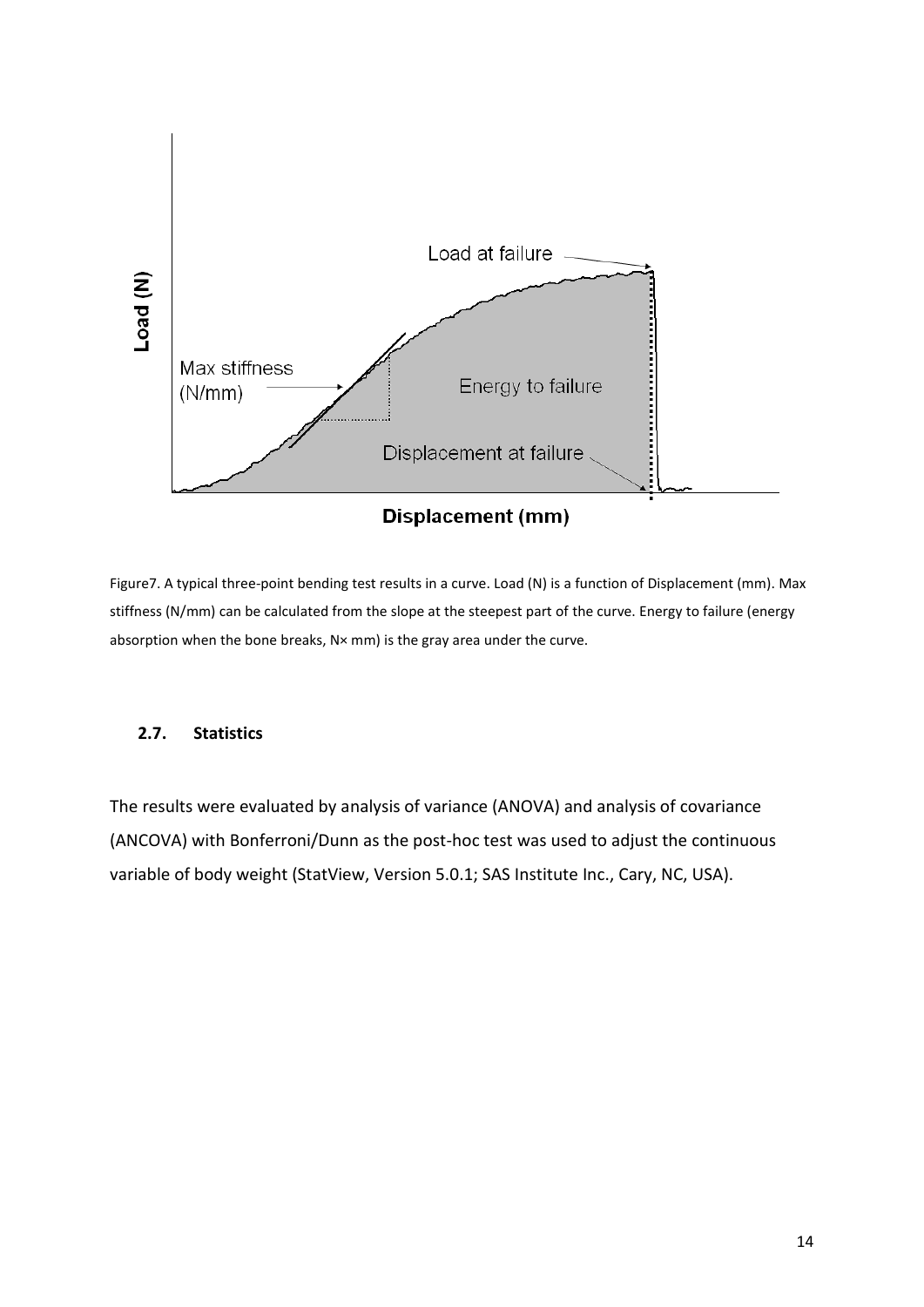## <span id="page-15-0"></span>**3. RESULTS**

## <span id="page-15-1"></span>**3.1. pQCT measurements**

## <span id="page-15-2"></span>**3.1.1. Reproducibility**

The results from the pQCT reproducibility measurements are presented in tables 1 and 2. 10 repeated pQCT measurements from a single rat femur gave coefficient of variations (CV) that varied from 0.35% to 3.36% at the 20% metaphyseal measure point and 0.22% to 2.74% at the 50% diaphyseal measure point.

Table 1. The reproducibility calculated from 10 repeated measurements conducted on a single rat femur using peripheral quantitative computed tomography (pQCT). The metaphyseal measure point was located at 20% of the total bone length from the distal epiphyseal tip. BMC = bone mineral content, BMD = bone mineral density, CSA = cross sectional area.

| Metaphyseal bone 20%                 | Mean $\pm$ SD |             | $CV(\%)$ |
|--------------------------------------|---------------|-------------|----------|
| Total BMC (mg/mm)                    | 12.0          | $\pm$ 0.1   | 0.79     |
| Total BMD ( $mg/mm^3$ )              | 625.4         | $+$ 22      | 0.35     |
| Total CSA (mm <sup>2</sup> )         | $19.2 + 0.1$  |             | 0.73     |
| Trabecular BMC (mg/mm)               |               | $1.8 + 0.1$ | - 3.36   |
| Trabecular BMD (mg/mm <sup>3</sup> ) | 205.8         | $+ 5.5$     | 2.68     |
| Trabecular CSA (mm <sup>2</sup> )    | 8.6           | $+$ 0.1     | 0.72     |
| Periosteal circumference (mm)        | $15.5 +$      | O 1         | 0.37     |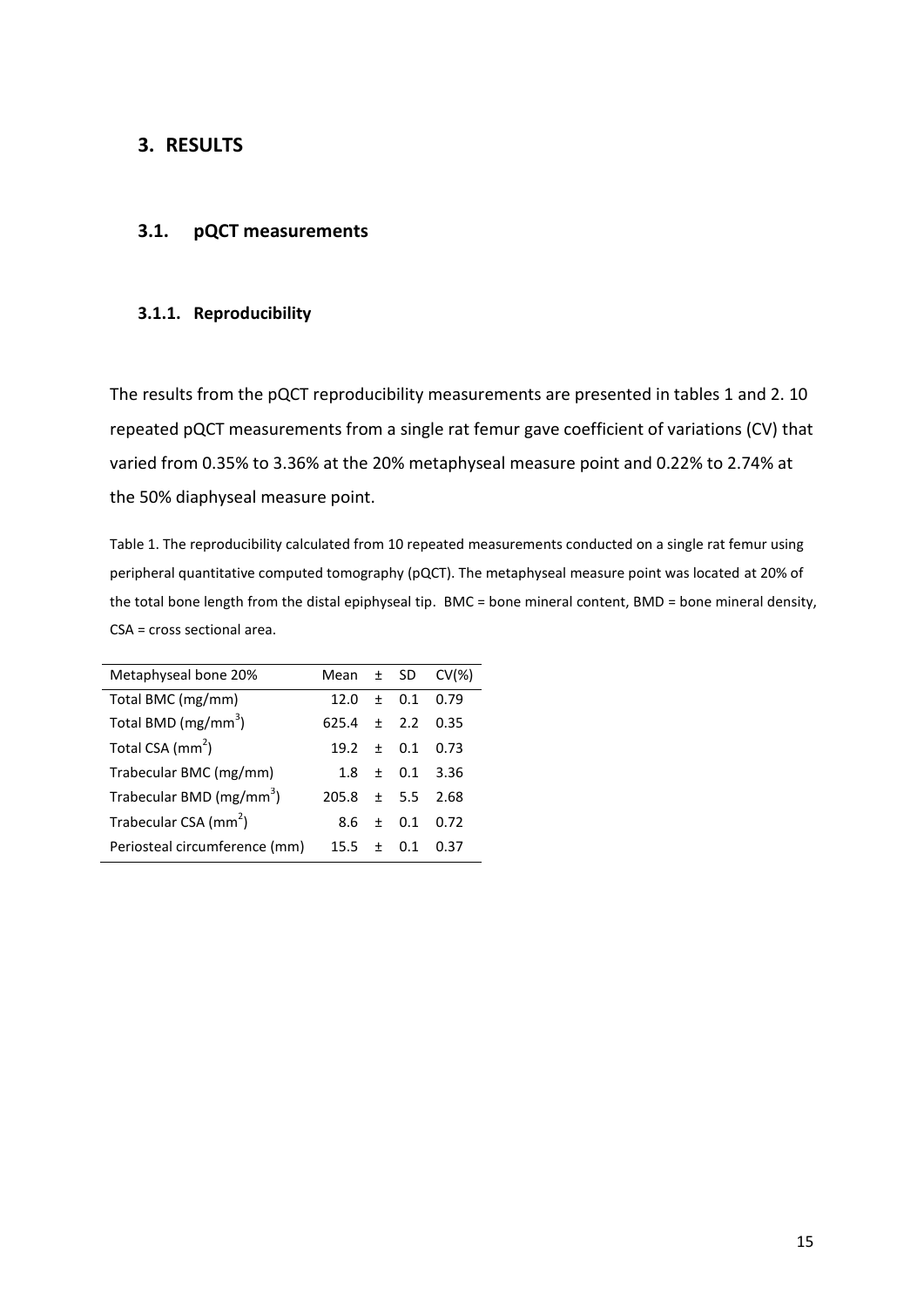Table 2. The reproducibility calculated from 10 repeated measurements conducted on a single rat femur using peripheral quantitative computed tomography (pQCT). The diaphyseal measure point was located at 50% of the total bone length from the distal epiphyseal tip. BMC = bone mineral content, BMD = bone mineral density, CSA = cross sectional area.

| Diaphyseal bone 50%                |                  |             | Mean $\pm$ SD CV(%) |
|------------------------------------|------------------|-------------|---------------------|
| Total BMC (mg/mm)                  | $13.1 \pm 0.1$   |             | 0.43                |
| Total BMD (mg/mm <sup>3</sup> )    | $925.0 \pm 8.1$  |             | 0.88                |
| Total CSA (mm <sup>2</sup> )       | $14.1 \pm 0.1$   |             | 0.97                |
| Cortical BMC (mg/mm)               | $11.7 \pm 0.1$   |             | 0.47                |
| Cortical BMD (mg/mm <sup>3</sup> ) | $1440.9 \pm 3.2$ |             | 0.22                |
| Cortical CSA(mm <sup>2</sup> )     |                  | $8.1 + 0.0$ | 0.62                |
|                                    |                  |             |                     |
| Cortical thinkness (mm)            |                  | $0.7 + 0.0$ | 1.32                |
| Periosteal circumference (mm)      | $13.3 \pm 0.1$   |             | 0.49                |
| Endocortical circumference (mm)    |                  | $8.7 + 0.1$ | 1.38                |
| Marrow cavity (mm <sup>2</sup> )   | 6.0              | $+ 0.2$     | 2.74                |
|                                    |                  |             |                     |

## <span id="page-16-0"></span>**3.1.2. Measurements**

## *3.1.2.1. Body weight*

The mean body weight of the female offspring in the different groups varied between 208.0 and 218.1 g but did not differ significantly (Table 3).

The mean body weight of the male offspring varied between 330.9 and 366.3 g with a significant difference between the treated groups 0.025 and 0.25 mg BPA/kg b.w./day (p<0.005) (Table 3). The mean body weight of the male offspring of dams exposed to 0.025 mg BPA/kg b.w./day was 10.7% higher than that of dams exposed to 0.25 mg BPA/kg b.w./day.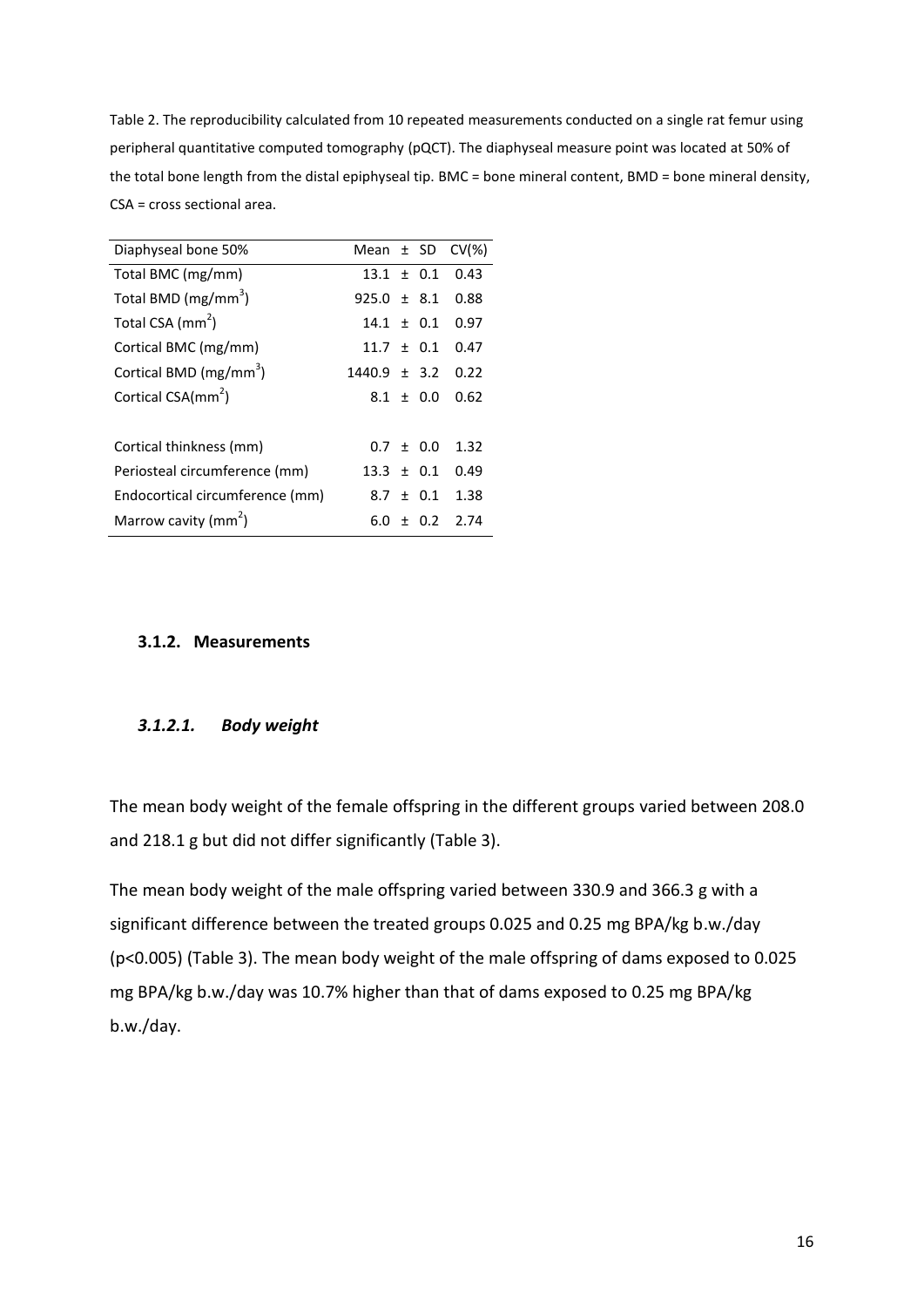#### *3.1.2.2. Bone length*

Compared with the control group, the femurs were significantly longer in female offspring of dams exposed to 0.025 or 5 mg BPA/kg b.w./day (p<0.005, Figure 8).



Figure 8. Femur length (mm, mean ± SD, n= 14 to 20) of female Wistar offspring from dams exposed to 0, 0.025, 0.5, 5 or 50 mg BPA/kg b.w./day from gestational day 7 until postnatal day 21. Values with \* are statistically significant compared with the control group (p<0.005, ANCOVA with Bonferroni post-hoc).

No significant differences were found in femur length between male offspring of dams exposed to BPA and control group. However, the mean femur length from the male offspring of dams exposed to 0.025 mg BPA/kg b.w./day was 3.3% longer (p<0.005) compared to those of dams exposed to 0.25 mg BPA/kg b.w./day (Table 3).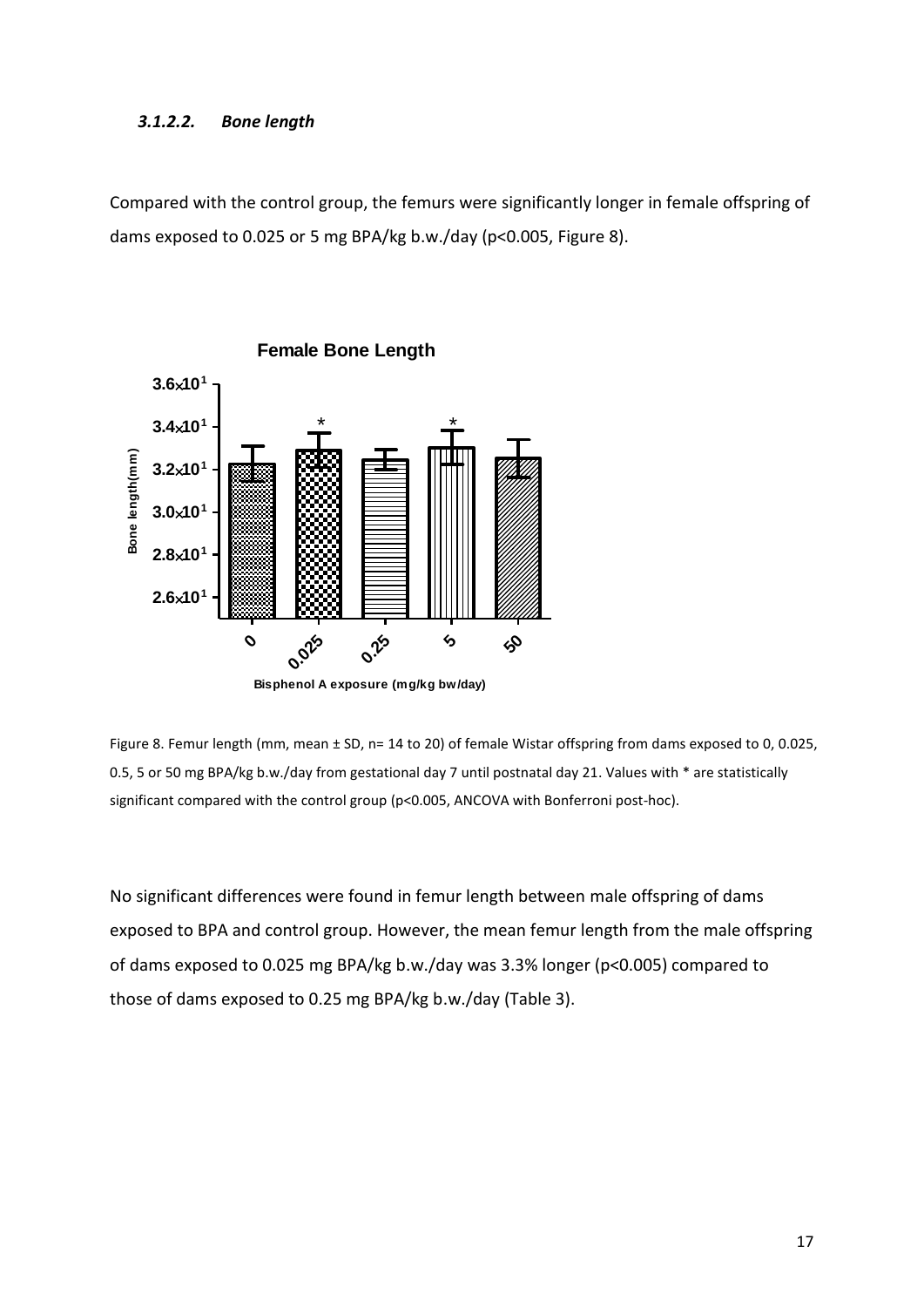Table 3. Body weight (g, mean ± SD) and femur length (mm, mean ± SD) of Wistar offspring from dams exposed to 0, 0.025, 0.5, 5 or 50 mg BPA/kg b.w./day from gestational day 7 until postnatal day 21. The value with \* is statistically significant compared with the one of the control group and values with the same letter (a or b) are significantly different from each other (p<0.005). n= number of individuals, ANOVA was used for body weight and ANCOVA with Bonferroni post-hoc was used for femur length.

|        |                  |                |                             |                  |                  |  | Bisphenol A (mg/kg body weight/day)                                     |            |                             |                  |  |  |  |
|--------|------------------|----------------|-----------------------------|------------------|------------------|--|-------------------------------------------------------------------------|------------|-----------------------------|------------------|--|--|--|
|        |                  | $0(n=19)$      |                             | $0.025(n=21)$    | $0.25(n=15)$     |  |                                                                         | $5(n=18)$  |                             | 50 $(n=15)$      |  |  |  |
| Female | Body weight (g)  | 212.7          | $\pm$ 14.2 218.1 $\pm$ 11.8 |                  | $208.0 \pm 14.5$ |  |                                                                         | $213.9 +$  | 16.2                        | $219.3 + 36.9$   |  |  |  |
|        | Bone length (mm) | $32.3 \pm 0.8$ |                             | $32.9 \pm 0.8$ * | $32.5 \pm 0.5$   |  |                                                                         |            | $33.0 \pm 0.8$ <sup>*</sup> | $32.5 \pm 0.9$   |  |  |  |
|        |                  | $0(n=20)$      |                             | $0.025(n=20)$    |                  |  | $0.25$ (n=18)                                                           | $5(n=20)$  |                             | 50 $(n=14)$      |  |  |  |
| Male   | Body weight (g)  |                |                             |                  |                  |  | $349.5 \pm 39.6$ 366.3 $\pm$ 30.7 a 330.9 $\pm$ 28.8 a 340.7 $\pm$ 32.5 |            |                             | $343.3 \pm 35.4$ |  |  |  |
|        | Bone length (mm) | $35.7 \pm 1.5$ |                             | $36.5 \pm 0.9 b$ |                  |  | $35.3 \pm 1.3 b$                                                        | 35.9 $\pm$ | 11                          | $36.2 \pm 0.9$   |  |  |  |

#### *3.1.2.3. Metaphyseal measurements*

The results obtained from the metaphyseal measurements on bones from female offspring are presented in table 4. No significant differences were found in the bone geometry and densities between female offspring of dams exposed to BPA and female offspring of control dams.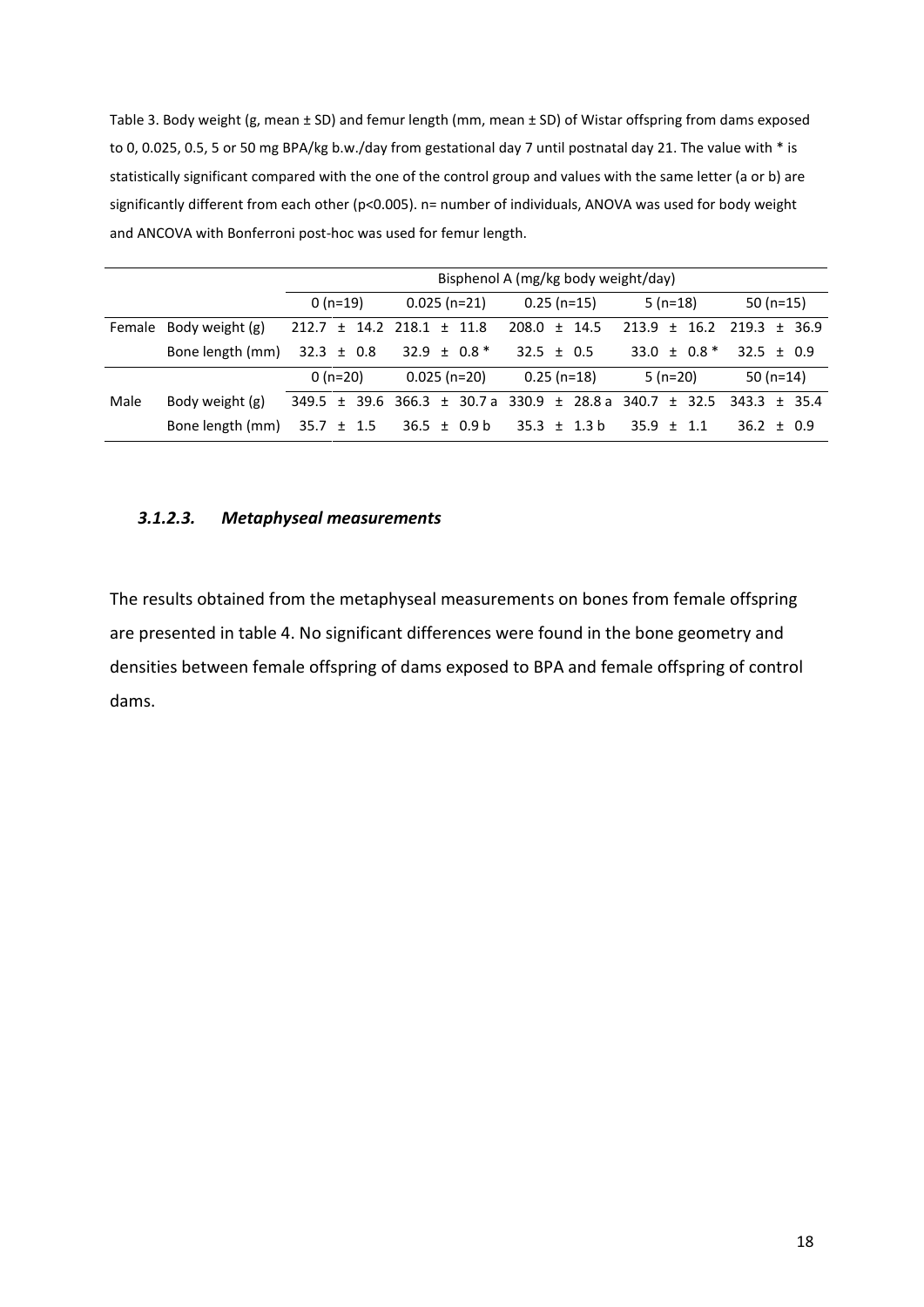Table 4. Results (mean ± SD) from peripheral quantitative computed tomography of femur metaphysis variables of female Wistar offspring from dams exposed to 0, 0.025, 0.5, 5 or 50 mg BPA/kg b.w./day from gestational day 7 until postnatal day 21. The metaphyseal measure point was located at 20% of the total bone length from the distal epiphyseal tip. n= number of individuals, ANCOVA with Bonferroni post-hoc was used for analyzing. BMC= bone mineral content, BMD = bone mineral density, CSA =cross sectional area.

| Female                               | Bisphenol A (mg/kg body weight/day) |           |     |                |                |               |                |              |               |                                                                     |           |              |                |  |             |
|--------------------------------------|-------------------------------------|-----------|-----|----------------|----------------|---------------|----------------|--------------|---------------|---------------------------------------------------------------------|-----------|--------------|----------------|--|-------------|
|                                      |                                     | $0(n=20)$ |     |                | $0.025$ (n=20) |               |                | $0.25(n=18)$ |               |                                                                     | $5(n=20)$ |              |                |  | 50 $(n=14)$ |
| Total BMC (mg/mm)                    | $11.4 +$                            |           | 1.4 | 11.1           |                | $\pm$ 0.9     | $10.8 \pm 1.1$ |              |               | $11.2 \pm 1.1$                                                      |           |              | $11.8 \pm 1$   |  |             |
| Total BMD ( $mg/mm^3$ )              | $816.5 \pm 62.8$                    |           |     | 808.7          |                | ± 51.3        |                |              |               | $803.7 \pm 58.3$ $825.5 \pm 52.4$ $837.8 \pm 49.3$                  |           |              |                |  |             |
| Trabecular BMC (mg/mm)               | $3.3 \pm 0.8$                       |           |     |                |                | $3.1 \pm 0.6$ |                |              | $3.0 \pm 0.6$ | $3.1 \pm 0.6$                                                       |           |              | $3.5 \pm 0.5$  |  |             |
| Trabecular BMD (mg/mm <sup>3</sup> ) | $523.4 + 99.1$                      |           |     |                |                |               |                |              |               | $492.5 \pm 86.5$ $492.4 \pm 91.6$ $514.4 \pm 78.9$ $543.5 \pm 71.9$ |           |              |                |  |             |
| Total CSA (mm <sup>2</sup> )         | $13.9 \pm 1$                        |           |     | $13.8 \pm 1.1$ |                |               | $13.5 + 0.9$   |              |               | $13.5 \pm 0.9$                                                      |           |              | $14.2 \pm 1.2$ |  |             |
| Trabecular CSA (mm <sup>2</sup> )    | $6.3 \pm 0.4$                       |           |     | $6.2 \pm 0.5$  |                |               | $6.1 \pm 0.4$  |              |               | $6.1 \pm 0.4$                                                       |           |              | $6.4 \pm 0.5$  |  |             |
| Periosteal circumference (mm)        | $13.2 \pm 0.5$                      |           |     | $13.2 \pm 0.5$ |                |               |                |              | $13 \pm 0.4$  |                                                                     |           | $13 \pm 0.4$ | $13.3 \pm 0.6$ |  |             |

The results obtained from the metaphyseal measurements on bones from male offspring are presented in table 5. No significant differences were found in the bone geometry and densities between male offspring of dams exposed to BPA and male offspring of control dams.

Table 5. Results (mean ± SD) from peripheral quantitative computed tomography of femur metaphysis variables of male Wistar offspring from dams exposed to 0, 0.025, 0.5, 5 or 50 mg BPA/kg b.w./day from gestational day 7 until postnatal day 21. The metaphyseal measure point was located at 20% of the total bone length from the distal epiphyseal tip. n= number of individuals, ANCOVA with Bonferroni post-hoc was used for analyzing. BMC= bone mineral content, BMD = bone mineral density, CSA =cross sectional area.

| Male                                 | Bisphenol A (mg/kg body weight/day) |                  |                                          |                                                  |                  |  |  |  |  |  |  |  |  |  |  |
|--------------------------------------|-------------------------------------|------------------|------------------------------------------|--------------------------------------------------|------------------|--|--|--|--|--|--|--|--|--|--|
|                                      | $0(n=19)$                           | $0.025$ (n=21)   | $0.25$ (n=15)                            | $5(n=18)$                                        | 50 $(n=15)$      |  |  |  |  |  |  |  |  |  |  |
| Total BMC (mg/mm)                    | $12.4 \pm 1.5$                      | $12.3 \pm 1.3$   | 12 <sup>2</sup><br>$+$<br>$\overline{1}$ | $12.4 \pm 1.1$                                   | $11.9 \pm 1.5$   |  |  |  |  |  |  |  |  |  |  |
| Total BMD (mg/mm <sup>3</sup> )      | $705.1 \pm 60.5$                    | $±$ 33.9<br>677  | ± 50<br>686                              | 690.7<br>50<br>$+$                               | $667.1 \pm 39.8$ |  |  |  |  |  |  |  |  |  |  |
| Trabecular BMC (mg/mm)               | $3.1 \pm 0.9$                       | $2.7 +$<br>0.7   | 27<br>$±$ 0.6                            | $2.9 +$<br>0.6                                   | $2.6 \pm 0.7$    |  |  |  |  |  |  |  |  |  |  |
| Trabecular BMD (mg/mm <sup>3</sup> ) | $+$ 101.1<br>389.4                  | $328.4 \pm 60.1$ |                                          | $348.1 \pm 80.5$ 358.6 $\pm$ 74.8 315.3 $\pm$ 60 |                  |  |  |  |  |  |  |  |  |  |  |
| Total CSA $\text{(mm}^2)$            | $17.6 \pm 1.3$                      | $18.1 \pm 1.5$   | $17.6 + 1.2$                             | $18 \pm 0.8$                                     | $17.8 \pm 1.7$   |  |  |  |  |  |  |  |  |  |  |
| Trabecular CSA (mm <sup>2</sup> )    | $7.9 \pm 0.6$                       | $8.1 \pm 0.7$    | $7.9 \pm 0.5$                            | $8.1 \pm 0.3$                                    | $8 \pm 0.8$      |  |  |  |  |  |  |  |  |  |  |
| Periosteal circumference (mm)        | $14.9 \pm 0.5$                      | $15.1 \pm 0.6$   | $14.9 + 0.5$                             | $15 \pm 0.3$                                     | $14.9 \pm 0.7$   |  |  |  |  |  |  |  |  |  |  |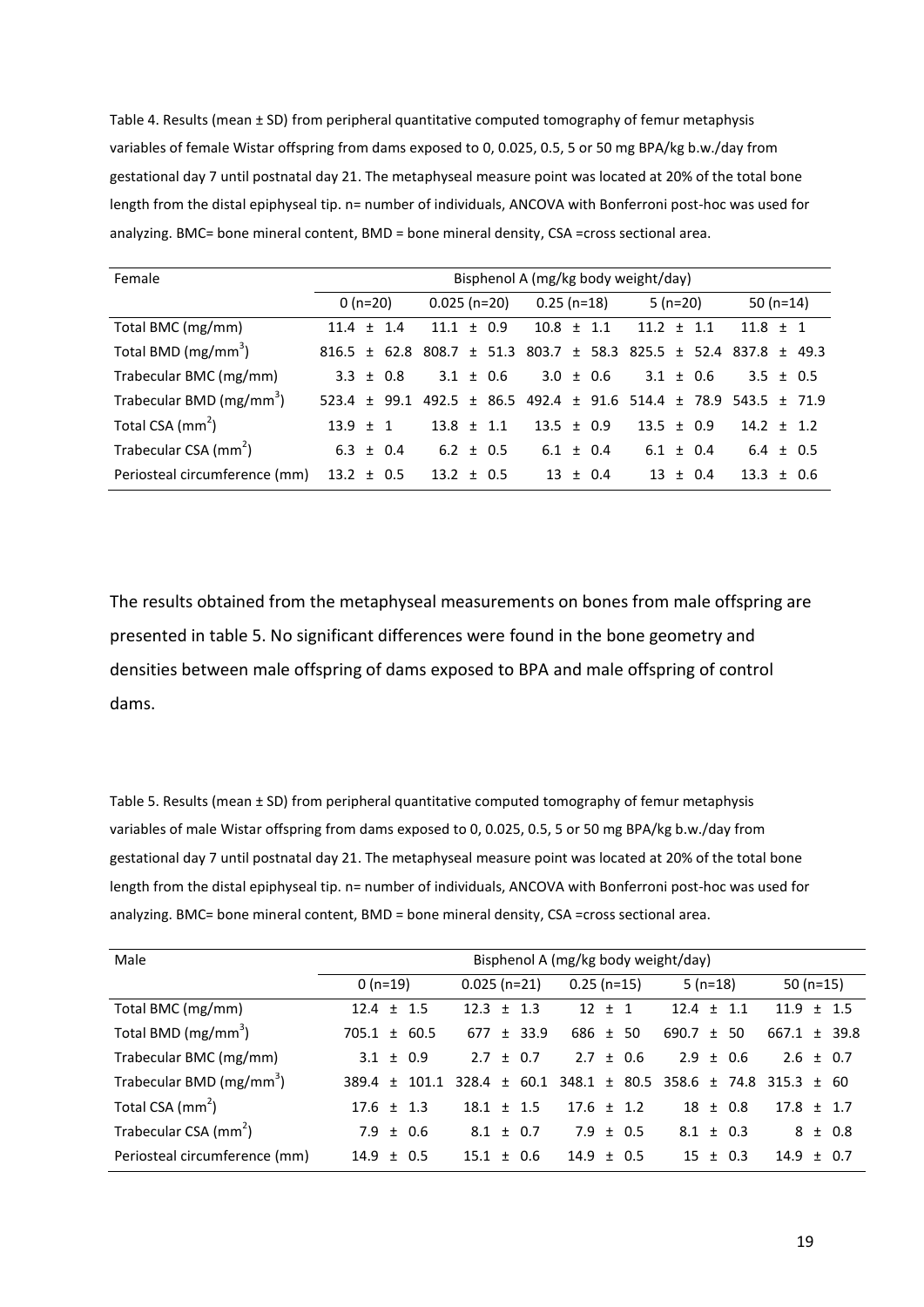#### *3.1.2.4. Diaphyseal measurements*

The results obtained from the diaphyseal measurements on bones from female offspring are presented in table 6. Total BMC was observed to be significantly lower in offspring of dams exposed to 0.25 mg BPA/kg b.w./day than those of dams exposed to 50 mg BPA/kg b.w./day.

Table 6. Results (mean ± SD) from peripheral quantitative computed tomography of femur diaphysis variables of female Wistar offspring from dams exposed to 0, 0.025, 0.5, 5 or 50 mg BPA/kg b.w./day from gestational day 7 until postnatal day 21. The diaphyseal measure point was located at 50% of the total bone length from the distal epiphyseal tip. Values with the same letter 'a' are significantly different from each other (p<0.005, ANCOVA with Bonferroni post-hoc). n= number of individuals. BMC= bone mineral content, BMD = bone mineral density, CSA =cross sectional area, marrow cavity = total CSA – cortical CSA.

| Female                             |                |           |          |                  |       |                |                  |       |                 | Bisphenol A (mg/kg body weight/day) |       |           |                  |  |                 |
|------------------------------------|----------------|-----------|----------|------------------|-------|----------------|------------------|-------|-----------------|-------------------------------------|-------|-----------|------------------|--|-----------------|
|                                    |                | $0(n=19)$ |          |                  |       | $0.025$ (n=21) |                  |       | $0.25$ (n=15)   |                                     |       | $5(n=18)$ |                  |  | 50 $(n=15)$     |
| Total BMC (mg/mm)                  | $7.6 \pm 0.5$  |           |          | 7.7              |       | ± 0.4          |                  |       | 7.4 $\pm$ 0.4 a | 7.6 $\pm$ 0.5                       |       |           |                  |  | 7.8 $\pm$ 0.5 a |
| Total BMD (mg/mm <sup>3</sup> )    | 922.4 $\pm$    |           | 45.9     | $926.8 \pm 41.5$ |       |                | $922.0 \pm 36.2$ |       |                 | $932.0 \pm 32.9$                    |       |           | $918.3 \pm 40.1$ |  |                 |
| Total CSA (mm)                     | 8.3 $\pm$      |           | 0.7      | 8.3              |       | $±$ 0.6        | $8.0 \pm 0.6$    |       |                 | $8.2 \pm 0.6$                       |       |           | $8.5 \pm 0.8$    |  |                 |
| Cotical BMC (mg/mm)                | 6.8 $\pm$      |           | 0.4      | $6.8 \pm 0.4$    |       |                | $6.6 \pm 0.4$    |       |                 | $6.8 \pm 0.5$                       |       |           | 6.9              |  | $±$ 0.4         |
| Cortical BMD (mg/mm <sup>3</sup> ) | 1385.9         | $+$       | 16.3     | 1389.3           | $+$   | 16.3           | 1380.6           | $\pm$ | 15.9            | 1393.1                              | $+$   | 9.7       | 1382.8           |  | $±$ 15.0        |
| Cortical CSA (mm)                  | 4.9            | $\pm$     | 0.3      | 4.9              | $\pm$ | 0.3            | 4.8 $\pm$ 0.3    |       |                 | 4.9                                 | $\pm$ | 0.3       | 5.0              |  | $\pm$ 0.3       |
|                                    |                |           |          |                  |       |                |                  |       |                 |                                     |       |           |                  |  |                 |
| Cortical thickness (mm)            | 0.59           |           | $±$ 0.03 | $0.59 \pm 0.02$  |       |                | $0.58 \pm 0.02$  |       |                 | 0.59                                |       | ± 0.03    | $0.59 \pm 0.03$  |  |                 |
| Periosteal circumference (mm)      | $10.2 \pm 0.4$ |           |          | $10.2 \pm 0.4$   |       |                | $10.0 \pm 0.4$   |       |                 | $10.1 \pm 0.4$                      |       |           | $10.3 \pm 0.5$   |  |                 |
| Endocortical circumference (mm)    | $6.5 \pm 0.5$  |           |          | 6.5              |       | ± 0.4          |                  |       | $6.4 \pm 0.4$   | $6.4 \pm 0.4$                       |       |           | 6.7              |  | $±$ 0.5         |
| Marrow Cavity (mm <sup>2</sup> )   | 3.4 $\pm$      |           | 0.5      | 3.4 $\pm$        |       | 0.5            |                  |       | $3.3 \pm 0.4$   | 3.3                                 | $\pm$ | 0.4       | 3.5              |  | $\pm$ 0.5       |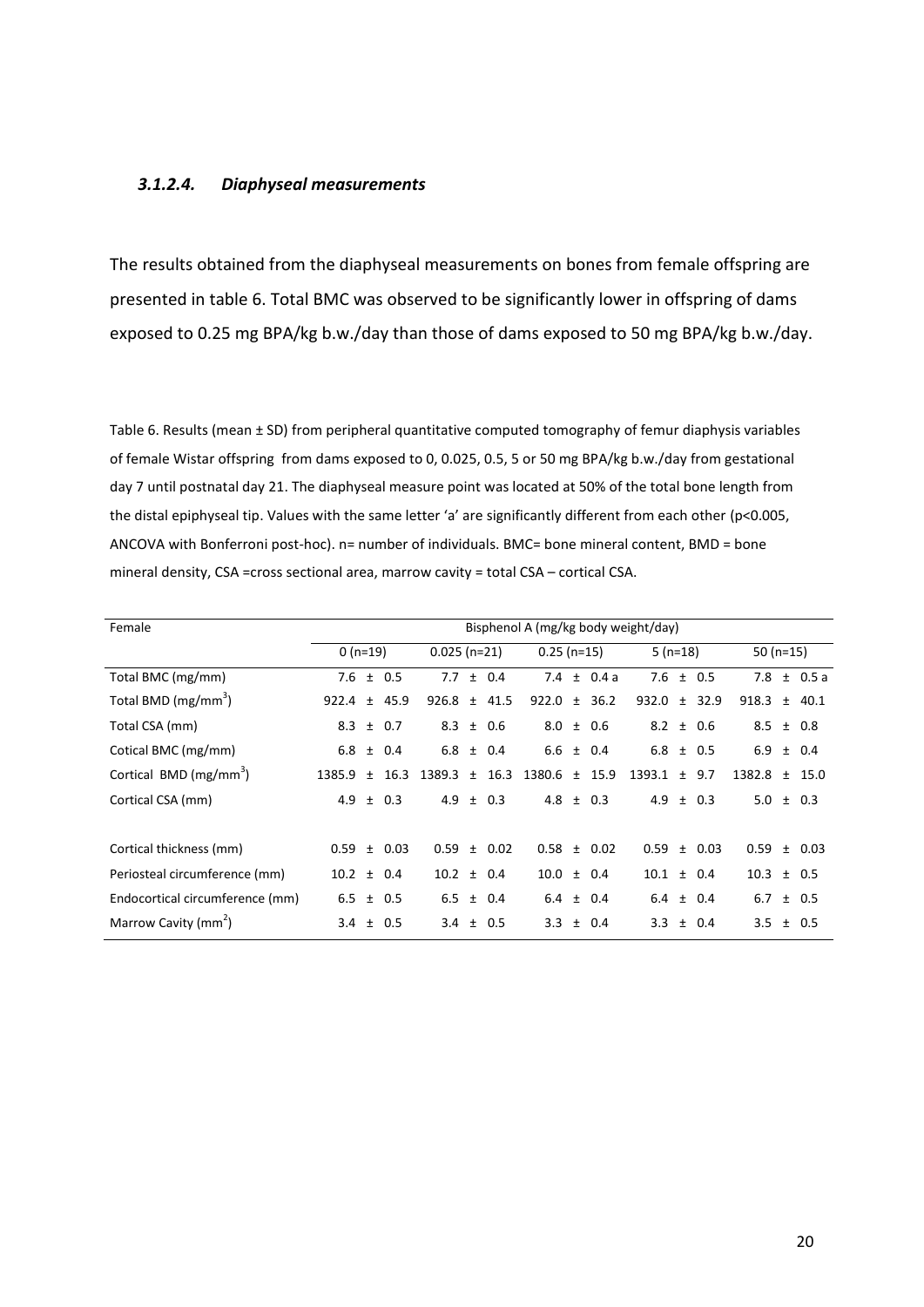The results obtained from the diaphyseal measurements on bones from male offspring are presented in table 7. Cortical thickness was found to be significantly higher in the offspring of dams exposed to 0.025 mg BPA/kg b.w./day compared with those from the control group.

Significant differences were observed in total BMC, cortical BMC, cortical CSA and cortical thickness between offspring of dams exposed to 0.025 mg BPA/kg b.w./day and those of dams exposed to 0.25 mg BPA/kg b.w./day.

Table 7. Results (mean ± SD) from peripheral quantitative computed tomography of femur diaphysis variables of male Wistar offspring from dams exposed to 0, 0.025, 0.5, 5 or 50 mg BPA/kg b.w./day from gestational day 7 until postnatal day 21. The diaphyseal measure point was located at 50% of the total bone length from the distal epiphyseal tip. The value with \* is statistically significant compared with the one of the control group and values with the same letter (a, b, c or d) are significantly different from each other (p<0.005, ANCOVA with Bonferroni post-hoc). n= number of individuals. BMC= bone mineral content, BMD = bone mineral density, CSA =cross sectional area, marrow cavity = total CSA- cortical CSA.

| Male                               |                |       |                 |                  |                     |                  | Bisphenol A (mg/kg body weight/day) |                  |                 |                  |          |
|------------------------------------|----------------|-------|-----------------|------------------|---------------------|------------------|-------------------------------------|------------------|-----------------|------------------|----------|
|                                    | $0(n=19)$      |       |                 |                  | $0.025$ (n=21)      | $0.25$ (n=16)    |                                     | $5(n=18)$        |                 | 50 $(n=15)$      |          |
| Total BMC (mg/mm)                  | 9.5            | $\pm$ | 0.9             | $9.9^{\circ}$    | $±$ 0.7 a           |                  | 9.2 $\pm$ 0.7a                      |                  | $9.7 \pm 0.6$   | 9.5              | $±$ 0.7  |
| Total BMD (mg/mm <sup>3</sup> )    | 888.9 $\pm$    |       | 43.0            | $918.3 \pm 35.5$ |                     | $887.6 \pm 24.5$ |                                     | $906.4 \pm 28.8$ |                 | $893.9 \pm 45.8$ |          |
| Total CSA (mm)                     | 10.7           | $\pm$ | 1.0             | $10.7 \pm 0.7$   |                     | $10.4 \pm 0.9$   |                                     | $10.7 \pm 0.8$   |                 | $10.7 \pm 1.0$   |          |
| Cotical BMC (mg/mm)                | 8.4            | $\pm$ | 0.8             |                  | $8.8 \pm 0.6$ b     |                  | $8.2 \pm 0.7$ b                     |                  | $8.7 \pm 0.5$   | 8.5              | ± 0.6    |
| Cortical BMD (mg/mm <sup>3</sup> ) | 1372.3         | $+$   | 10.0            | $1380.6 \pm$     | 12.4                | $1372.7 \pm$     | 9.6                                 | 1376.7           | $±$ 11.2        | 1376.1           | $±$ 12.7 |
| Cortical CSA (mm)                  | 6.1            | $\pm$ | 0.6             |                  | 6.4 $\pm$ 0.4 c     |                  | 6.0 $\pm$ 0.5 c                     |                  | $6.3 \pm 0.4$   | $6.1 \pm 0.4$    |          |
|                                    |                |       |                 |                  |                     |                  |                                     |                  |                 |                  |          |
| Cortical thickness (mm)            |                |       | $0.64 \pm 0.05$ |                  | $0.67 \pm 0.04$ * d |                  | $0.63 \pm 0.03$ d                   |                  | $0.66 \pm 0.03$ | $0.64 \pm 0.04$  |          |
| Periosteal circumference (mm)      | $11.6 \pm 0.5$ |       |                 | $11.6 \pm 0.4$   |                     | $11.4 \pm 0.5$   |                                     | $11.6 \pm 0.4$   |                 | $11.6 \pm 0.5$   |          |
| Endocortical circumference (mm)    | 7.5            |       | $±$ 0.5         | 7.4 $\pm$ 0.4    |                     | 7.5 $\pm$ 0.4    |                                     |                  | $7.5 \pm 0.4$   | 7.5              | ± 0.6    |
| Marrow Cavity (mm <sup>2</sup> )   | 4.5            | $\pm$ | 0.6             | 4.4 $\pm$ 0.5    |                     | 4.4 $\pm$        | 0.5                                 |                  | 4.4 $\pm$ 0.5   | 4.5              | ± 0.7    |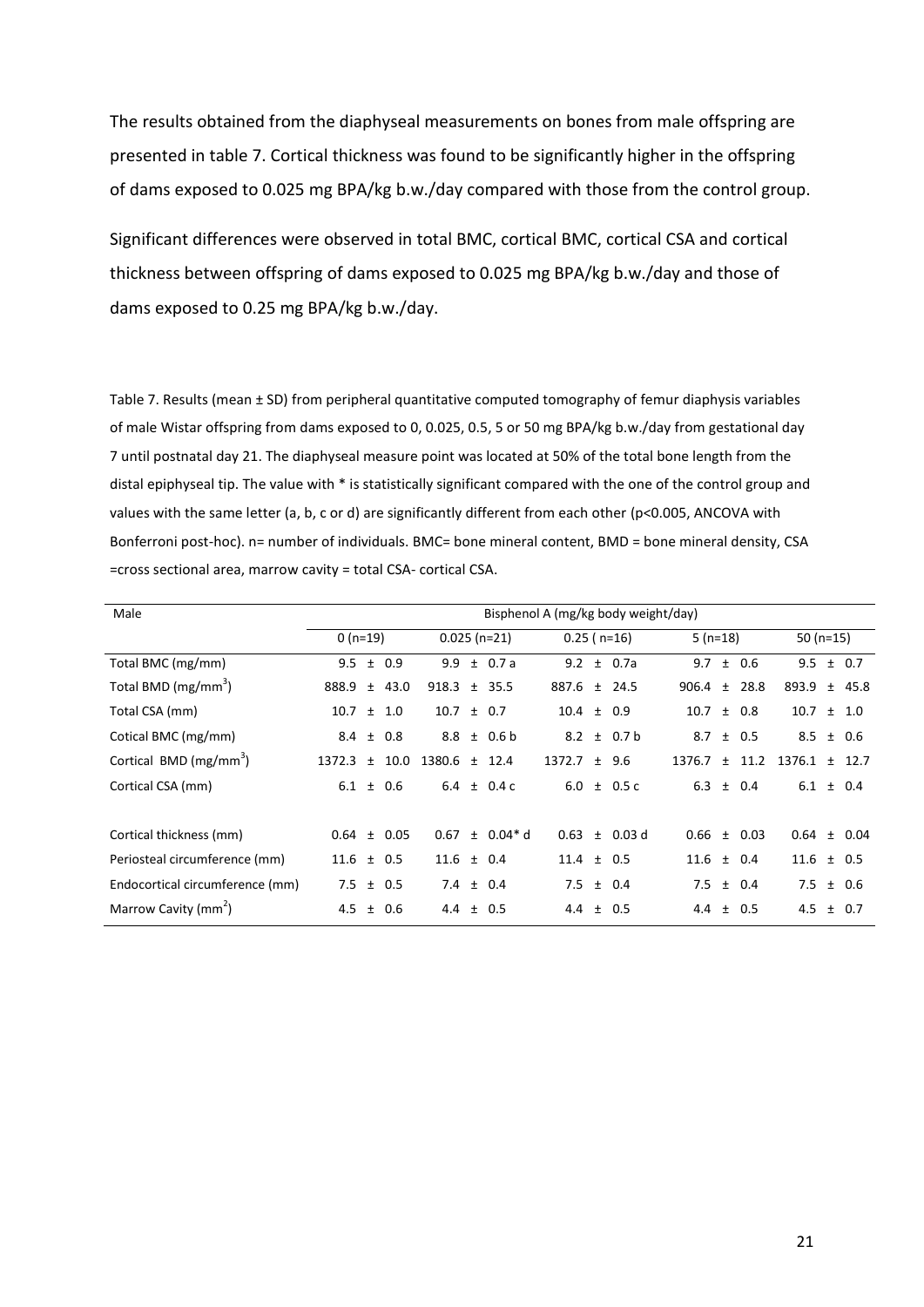## <span id="page-22-0"></span>**3.2. Three- point bending test**

The results from the three- point bending test are presented in tables 8 and 9. No significant differences in bone strength were observed between control and treated groups in neither female nor male offspring.

Table 8. Results (mean  $\pm$  SD) from three-point bending test performed on femurs of female Wistar offspring from dams exposed to 0, 0.025, 0.5, 5 or 50 mg BPA/kg b.w./day from gestational day 7 until postnatal day 21. The test was performed using an electromechanical material testing machine (Avalon technologies, MN, USA). The load was applied at the mid-diaphyseal pQCT measure point (at about 50% of the total bone length from the distal tip) with a loading speed of 0.2mm/sec. Analysis was done by using ANCOVA with Bonferroni posthoc. No significant differences in bone strength were found unless p-value is less than 0.005. n= number of individuals.

| Female               |                  | Bisphenol A (mg/kg body weight/day) |                  |                  |                  |  |  |  |  |  |  |  |  |  |  |  |
|----------------------|------------------|-------------------------------------|------------------|------------------|------------------|--|--|--|--|--|--|--|--|--|--|--|
|                      | $0(n=20)$        | $0.025(n=20)$                       | $0.25$ (n=18)    | $5(n=20)$        | 50 $(n=14)$      |  |  |  |  |  |  |  |  |  |  |  |
| Displacement (mm)    | $1.1 \pm 0.2$    | $1.1 \pm 0.2$                       | $1.1 + 0.2$      | $1.1 + 0.2$      | $1.1 + 0.2$      |  |  |  |  |  |  |  |  |  |  |  |
| Load at failure (N)  | $106.1 \pm 8.4$  | 10.2<br>$108.2 \pm$                 | $103.8 \pm 9.0$  | $108.1 \pm 12.1$ | $111.0 + 12.5$   |  |  |  |  |  |  |  |  |  |  |  |
| Max Stiffness (N/mm) | $182.1 \pm 23.6$ | 29.2<br>$176.9 +$                   | $162.6 \pm 28.1$ | $176.2 + 28.5$   | $185.8 + 28.1$   |  |  |  |  |  |  |  |  |  |  |  |
| Energy (N×mm)        | $75.1 + 17.2$    | $79.6 \pm$<br>19.8                  | $70.9 + 11.0$    | $72.1 + 11.1$    | 78.6 +<br>- 19.3 |  |  |  |  |  |  |  |  |  |  |  |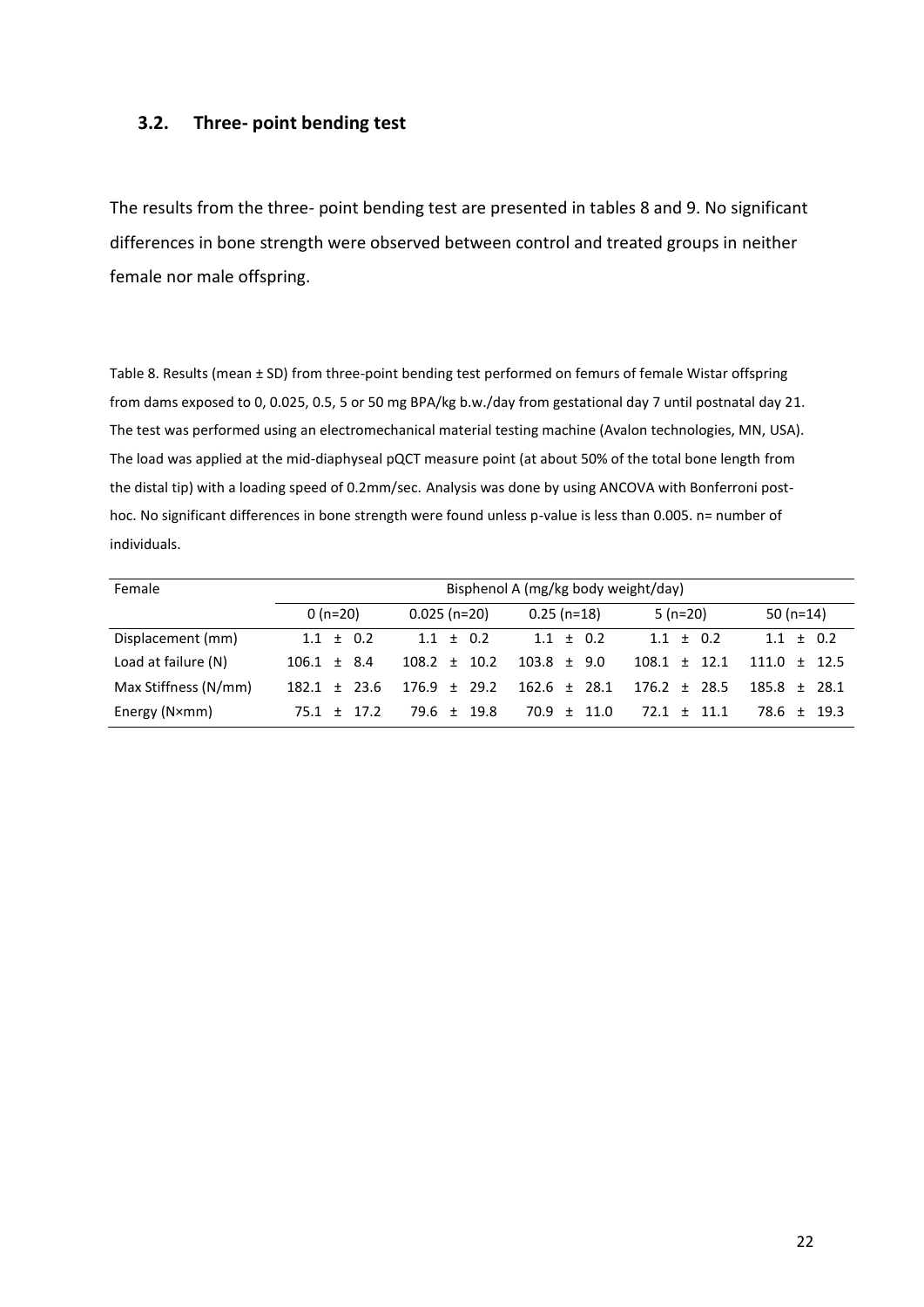Table 9. Results (mean ± SD) from three-point bending test performed on femurs of male Wistar offspring from dams exposed to 0, 0.025, 0.5, 5 or 50 mg BPA/kg b.w./day from gestational day 7 until postnatal day 21. The test was performed using an electromechanical material testing machine (Avalon technologies, MN, USA). The load was applied at the mid-diaphyseal pQCT measure point (at about 50% of the total bone length from the distal tip) with a loading speed of 0.2mm/sec. Analysis was done by using ANCOVA with Bonferroni post-hoc. No significant differences in bone strength were found unless p-value is less than 0.005. n= number of individuals.

| Male                                                                                  |           | Bisphenol A (mg/kg body weight/day)                                                  |               |  |  |               |  |  |             |  |           |             |  |  |  |
|---------------------------------------------------------------------------------------|-----------|--------------------------------------------------------------------------------------|---------------|--|--|---------------|--|--|-------------|--|-----------|-------------|--|--|--|
|                                                                                       | $O(n=19)$ |                                                                                      | $0.025(n=21)$ |  |  | $0.25(n=15)$  |  |  | $5(n=18)$   |  | 50 (n=15) |             |  |  |  |
| Displacement (mm)                                                                     |           | $1.6 \pm 0.3$                                                                        | $1.5 \pm 0.2$ |  |  | $1.5 \pm 0.2$ |  |  | $1.4 + 0.2$ |  |           | $1.6 + 0.3$ |  |  |  |
| Load at failure (N)                                                                   |           | $131.6 \pm 14.0$ $141.9 \pm 13.8$ $130.9 \pm 15.9$ $137.2 \pm 13.5$ $133.9 \pm 13.5$ |               |  |  |               |  |  |             |  |           |             |  |  |  |
| Max Stiffness (N/mm) 220.4 ± 23.2 227.8 ± 29.7 211.8 ± 36.4 222.0 ± 18.8 223.3 ± 29.2 |           |                                                                                      |               |  |  |               |  |  |             |  |           |             |  |  |  |
| Engergy (N×mm)                                                                        |           | 147.9 ± 39.0 151.0 ± 24.6 144.2 ± 31.5 139.3 ± 27.6 148.6 ± 40.2                     |               |  |  |               |  |  |             |  |           |             |  |  |  |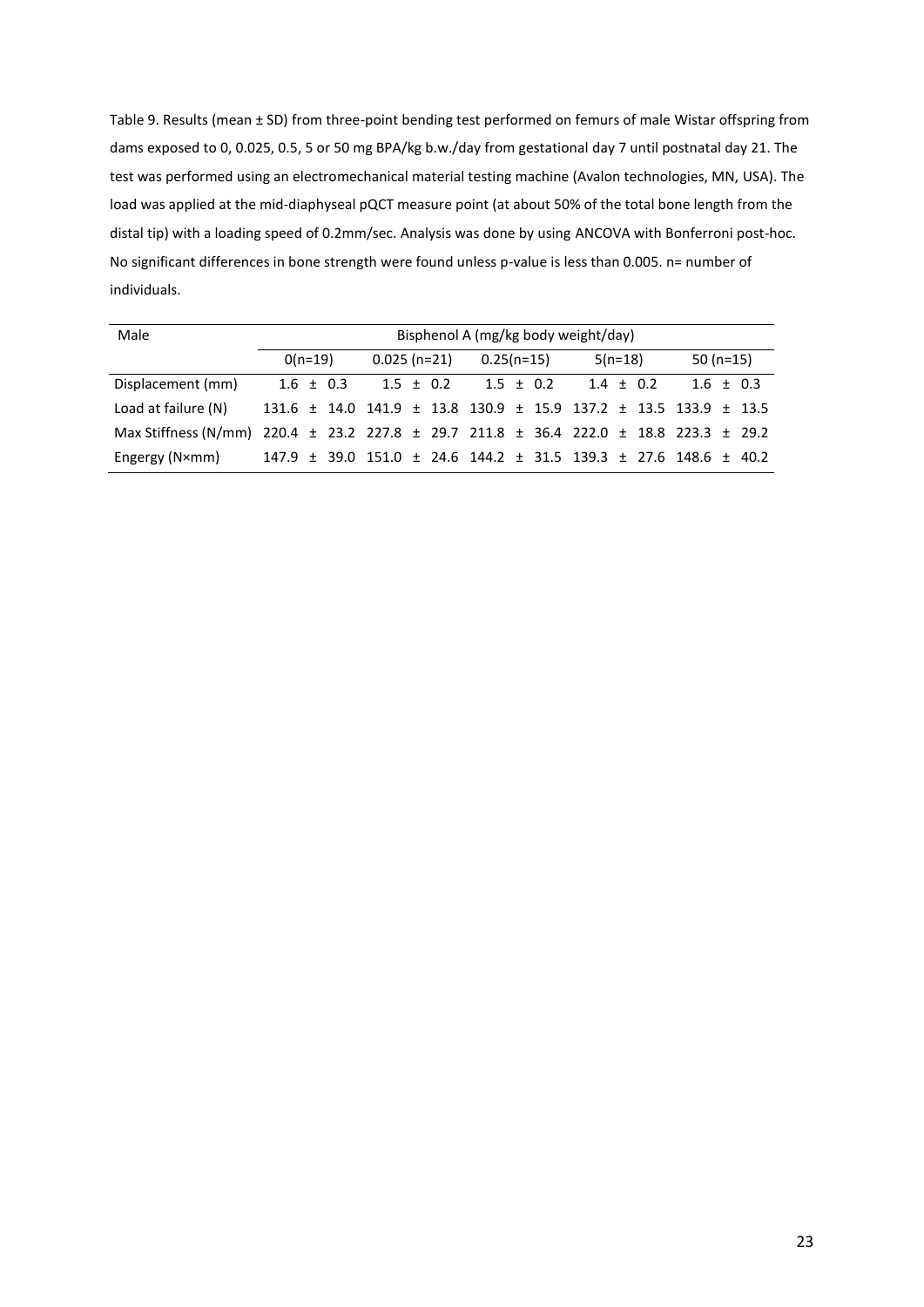#### <span id="page-24-0"></span>**4. DISCUSSION**

The most interesting result of this study was that the femur length of female offspring of dams exposed to 0.025 mg BPA/kg b.w./day or 5 mg BPA/kg b.w./day was significantly longer compared to that of dams from the control group. The exposure period was chosen to cover the most sensitive periods of the development of the rat reproductive system. The BPA doses used, with the lowest observed adverse effect level (50 mg/kg b.w./day) in rats (Tyl *et al*. 2002) as the highest exposure level, are hence considered as low doses. The reproducibility test provided coefficient of variations between 0.22% and 3.36% for the pQCT methodology which ensured the quality of the test.

When the offspring was evaluated in adulthood, no differences in body weight were found in females. However, the femur length of female offspring of dams exposed to 0.025 mg BPA/kg b.w./day or 5 mg BPA/kg b.w./day was significantly longer compared to that of dams from the control group with a 1.9% and 2.2% increase, respectively (p<0.005). As estrogens promote the fusion of the growth plate, this finding might indicate an anti-estrogenic effect of BPA on bone tissue in female offspring (Kennedy *et al*.1999; Nilsson *et al*. 2001; Weise 2001).

The cortical thickness was significantly greater (4.7%) in male offspring of dams exposed to 0.025 mg BPA/kg b.w./day compared to those of dams from the control group. A possible explanation to this effect is the slight decrease of endocortical circumference. The femur periosteal circumferences (mean ± SD) in offspring of control dams and in offspring of dams exposed to 0.025 mg BPA/kg b.w./day were  $11.6 \pm 0.5$  and  $11.6 \pm 0.4$  mm, respectively, and the endocortical circumference (mean  $\pm$  SD) were 7.5  $\pm$  0.5 and 7.4  $\pm$  0.4 mm, respectively (Figure 9). In both sexes, estrogen decreases the endocortical resorption of the diaphysis and thereby causing an increased cortical thickness (Almeida *et al*. 2013).

24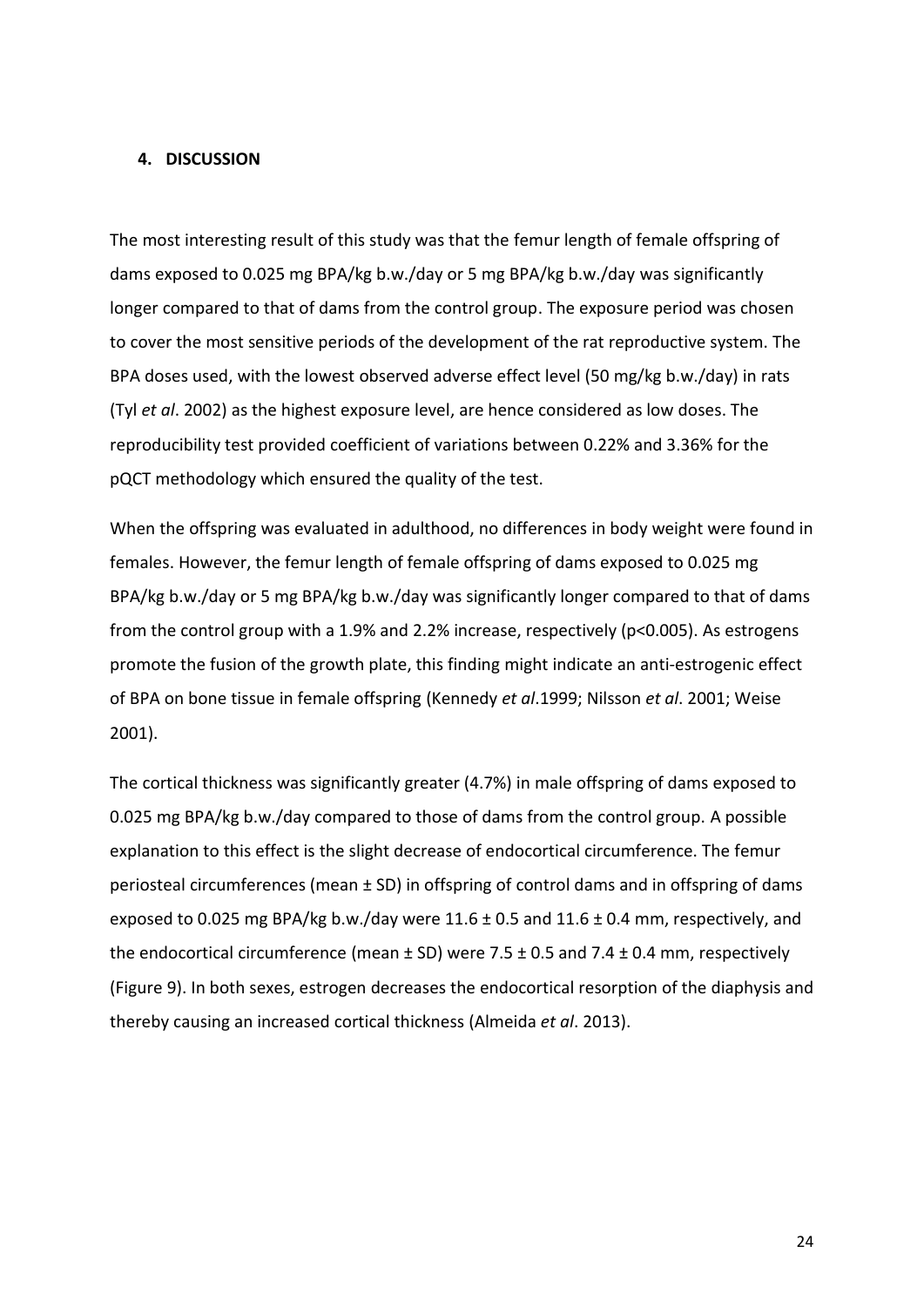

Figure 9. Cross sectional dimension of the femur showing the increase in cortical thickness of male Wistar offspring of dams exposed to 0.025 mg BPA/kg b.w./day from gestational day 7 until postnatal day compared to those of control. The diameters of periosteal circumferences were the same in both groups of femurs whereas the diameter of the endocortical circumference was smaller in the treated femurs compared to that in the controls (The illustration depicts the cortical thickness increase and does not represent the actual sizes of circumferences).

The body weight was 10.7% lower and the bone length was 3.3% shorter in male offspring of dams exposed to 0.25 mg BPA/kg b.w./day compared to those of dams exposed to 0.025 mg BPA/kg b.w./day (Table 3). From the pQCT results, the variables total BMC, cortical BMC, cortical CSA and cortical thickness from the male offspring of dams exposed to 0.25 mg BPA/kg b.w./day were all seen to be significantly lower than the male offspring of dams exposed to 0.025 mg BPA/kg b.w./day. The mechanisms behind all these differences are not known.

No change in the bone strength could be seen from the biomechanical test of this study. However, a torsional loading test by Pelch *et al.* (2012) proved that a developmental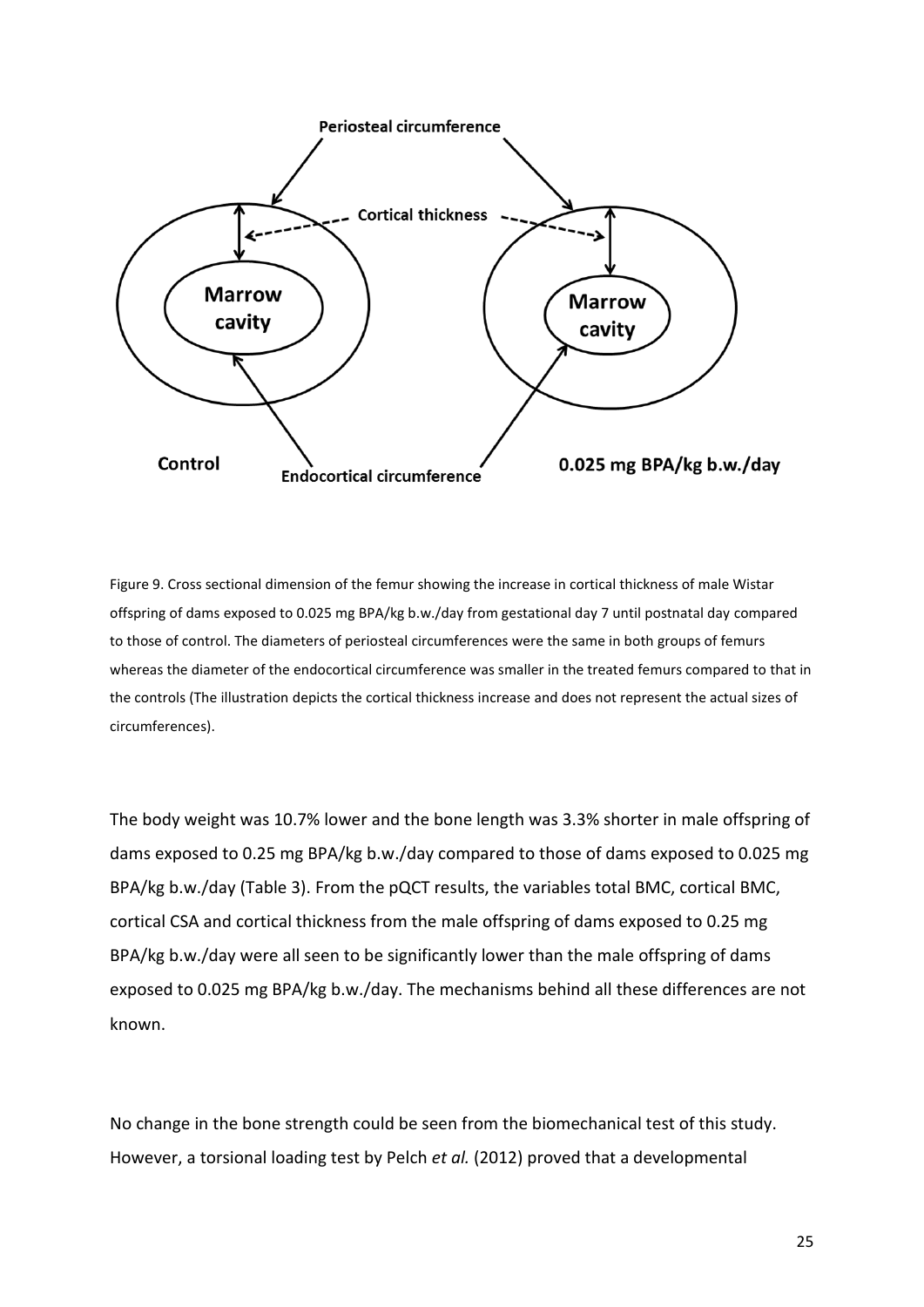exposure to BPA (0.01 mg/kg b.w./day) resulted in a decrease of femur energy to failure in female mice.

In conclusion, this study demonstrates that *in utero* and lactational exposure to BPA at levels relevant to current human exposure alters femoral geometry in rat offspring. BPA showed endocrine disruptive effects on both female and male offspring bone tissue.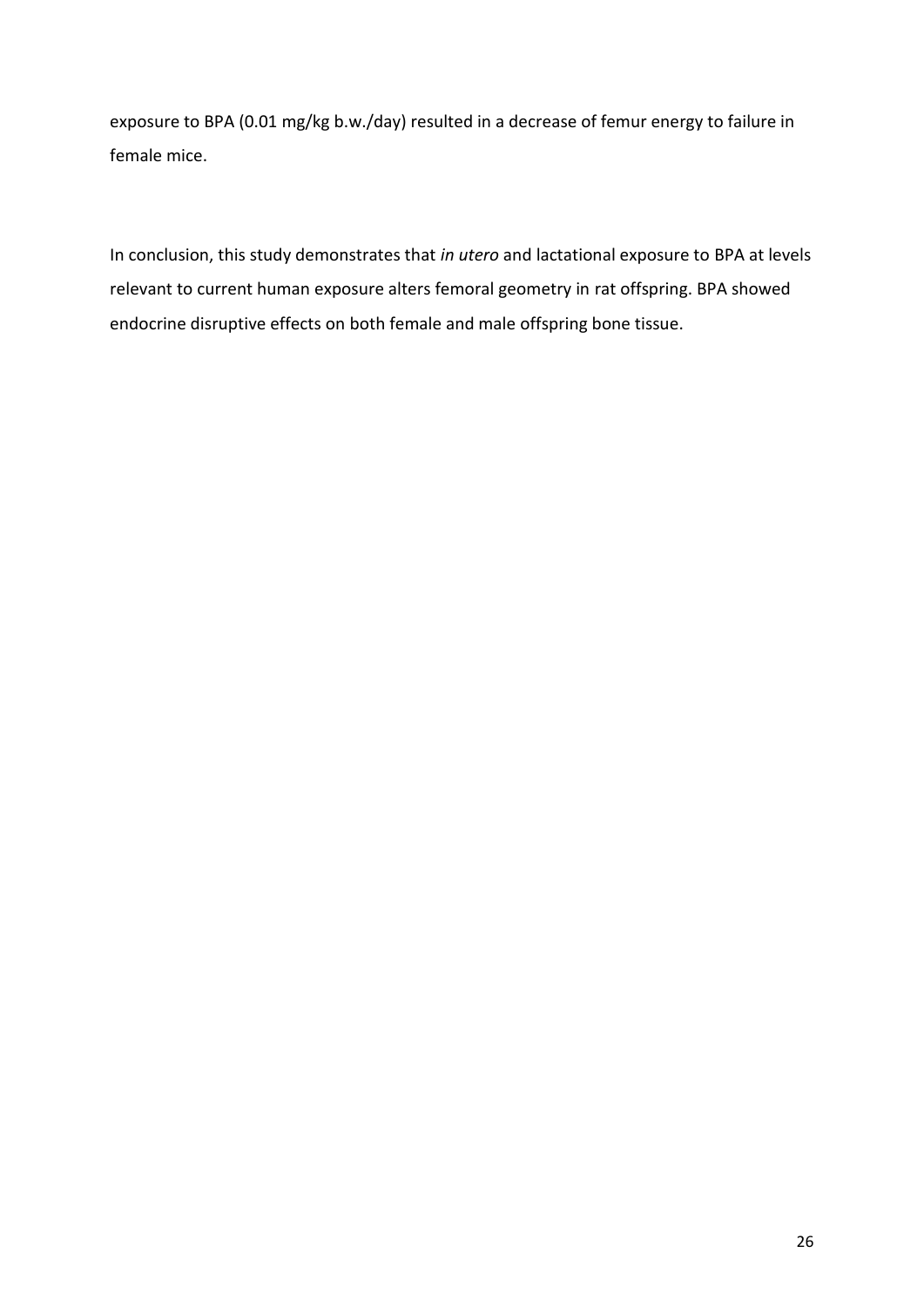## <span id="page-27-0"></span>**REFERENCE**

- Almeida M., Iyer S., Martin-Millan M., Bartell S. M., Han L., Ambrogini E., Onal M., Xiong J., Weinstein R. S., Jilka R. L., O'Brien C. A. and Manolagas S. C. (2013) Estrogen receptoralpha signaling in osteoblast progenitors stimulates cortical bone accrual. Clin Invest 123(1): 394-404.
- Beronius A. and Hanberg A. (2012) Low-dose effects of Bisphenol A identification of points of departure for the derivation of an alternative reference dose (PM 8/12).
- Boelsterli A.U. (2007) Mechanistic Toxicology. The Molecular Basis of How Chemicals Disrupt Biological Targets. 2<sup>nd</sup> Edition, 310-316, 322-323.
- Dodds E.C. and Lawson W. (1936) Synthetic oestrogenic agents without the phenanthrene nucleus. Nature 137:996.
- Doerge D.R. and Fisher J.W. (2010) Background paper on metabolism and toxicokinetics of Bisphenol A. WHO/HSE/FOS/11.1.
- EFSA (European Food Safety Authority) (2008)Toxicokinetics of bisphenol A: scientific opinion of the Panel on Food Additives. Flavourings. Processing Aids and Materials in Contact with Food (AFC): 1–10.
- European Union Homepage (2011) Bisphenol A: EU ban on baby bottles to enter into force tomorrow (Press release date: 2011-05-31). Visited date: 2013-04-23.
- Genuis S. J., Beesoon S., Birkholz D. and Lobo R. A. (2012) Human excretion of bisphenol A: blood. urine. and sweat (BUS) study. Environ Public Health 2012: 185731.
- Gilbert S.F. (2006) Developmental Biology. 8<sup>th</sup> edition. 455-457, 712-714.
- Guillette L. J. Jr., Brock J. W., Rooney A. A. and Woodward A. R. (1999) Serum concentrations of various environmental contaminants and their relationship to sex steroid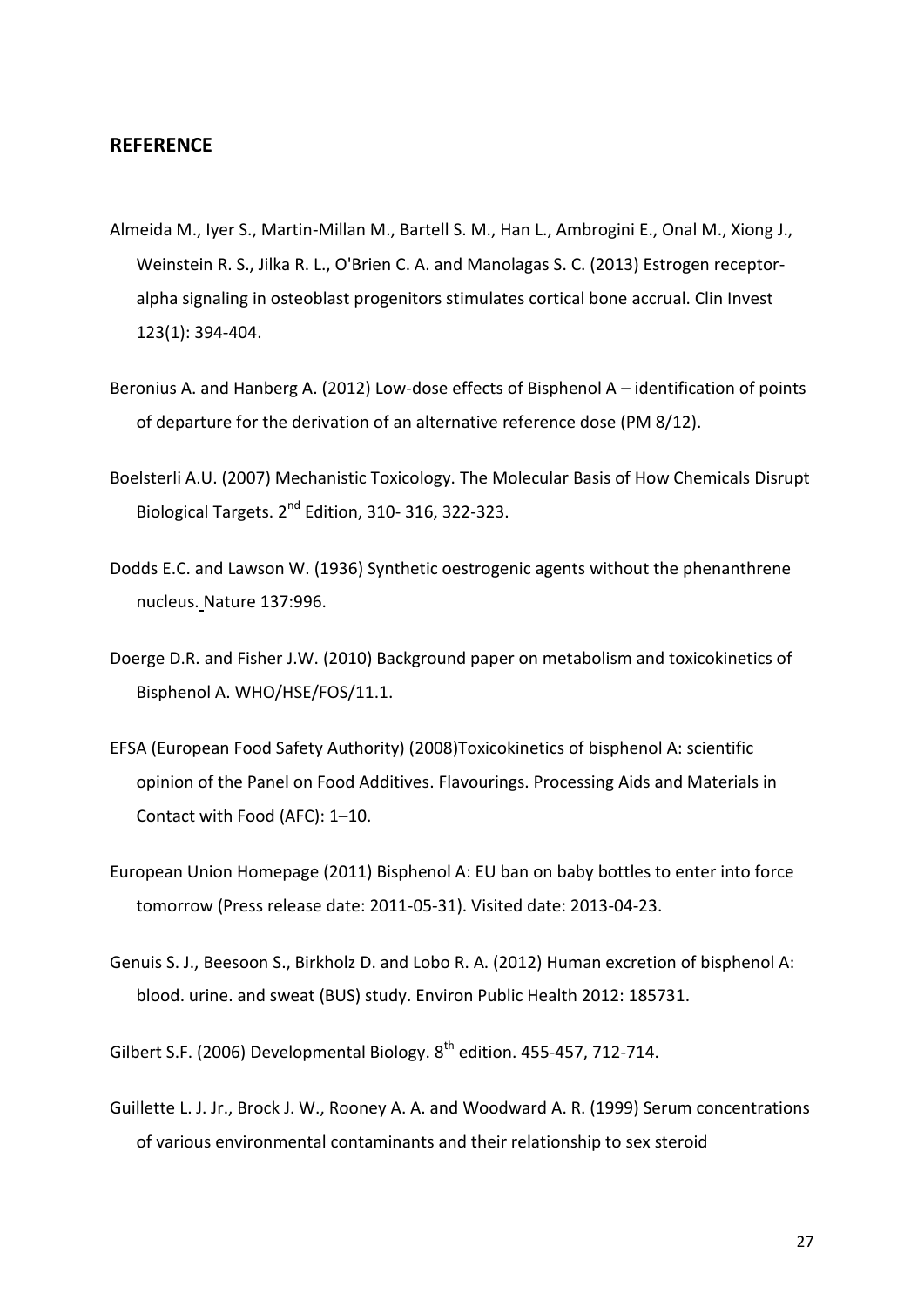concentrations and phallus size in juvenile American alligators. Arch Environ Contam Toxicol 36(4): 447-455.

- Juul A. (2001) The effects of oestrogens on linear bone growth. Human Reproduction Update 7(3): 303-313.
- Kanno S., Hirano S. and Kayama F. (2004) Effects of phytoestrogens and environmental estrogens on osteoblastic differentiation in MC3T3-E1 cells. Toxicology 196(1-2): 137-145.
- KEMI. Swedish Chemicals Agency Homepage. Information on Substances: Bisphenol A. Visited date: 2013-04-23.
- Kennedy J., Baris C., Hoyland J.A., Selby P.L., Freemont A.J. and Braidman I.P. (1999) Immunofluorescent localization of estrogen receptor-alpha in growth plates of rabbits, but not in rats, at sexual maturity. Bone 24: 9–16.
- Kim D.H., Oh C.H., Hwang Y., Jeong I., Ahn. K.J., Chung H. and Chang J. (2012) Serum Bisphenol A Concentration in Postmenopausal Women with Osteoporosis. Bone Metabolism.19: 87-93.
- Krum S. A., Miranda-Carboni G. A., Hauschka P. V., Carroll J. S., Lane T. F., Freedman L. P. and Brown M. (2008) Estrogen protects bone by inducing Fas ligand in osteoblasts to regulate osteoclast survival. EMBO J 27(3): 535-545.
- Le H. H., Carlson E. M., Chua J. P. and Belcher S. M. (2008) Bisphenol A is released from polycarbonate drinking bottles and mimics the neurotoxic actions of estrogen in developing cerebellar neurons. Toxicology Letters 176 (2): 149-156.
- Lee J. M. and Howell J. D. (2006) Tall girls: the social shaping of a medical therapy. Arch Pediatr Adolesc Med 160(10): 1035-1039.
- Leppänen O., Sievänen H., Jokihaara J., Pajamäki I. and Järvinen T.L. (2006) Three-Point Bending of Rat Femur in the Mediolateral Direction: Introduction and Validation of a Novel Biomechanical Testing Protocol. Journal of bone and mineral research. 21:1231- 1237.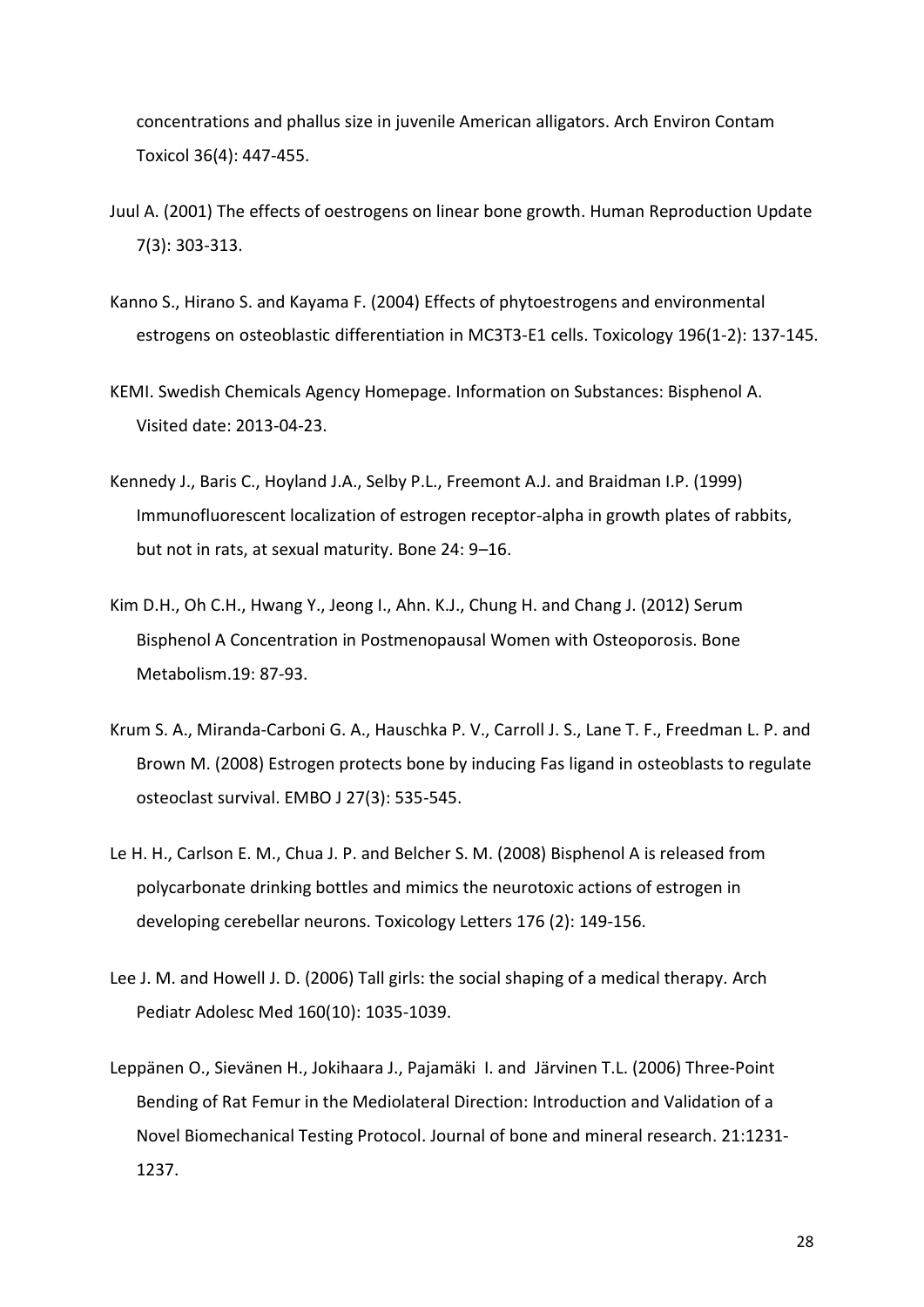- Lind P. M., Eriksen E. F., Sahlin L., Edlund M. and Örberg J. (1999) Effects of the antiestrogenic environmental pollutant 3,3',4,4',5-pentachlorobiphenyl (PCB #126) in rat bone and uterus: diverging effects in ovariectomized and intact animals. Toxicol Appl Pharmacol 154(3): 236-244.
- Lind P. M., Larsson S., Johansson S., Melhus H., Wikstrom M., Lindhe O. and Örberg J. (2000) Bone tissue composition, dimensions and strength in female rats given an increased dietary level of vitamin A or exposed to 3,3',4, 4',5-pentachlorobiphenyl (PCB126) alone or in combination with vitamin C. Toxicology 151(1-3): 11-23.
- Lind P. M., Bergman A., Olsson M. and Örberg J. (2003) Bone mineral density in male Baltic grey seal (Halichoerus grypus). Ambio 32(6): 385-388.
- Lind P. M., Milnes M. R., Lundberg R., Bermudez D., Örberg J. A. and Guillette L. J. Jr. (2004) Abnormal bone composition in female juvenile American alligators from a pesticidepolluted lake (Lake Apopka, Florida). Environ Health Perspect 112(3): 359-362.
- Lundberg R., Jenssen B. M., Leiva-Presa A., Ronn M., Hernhag C., Wejheden C., Larsson S., Örberg J. and Lind P. M. (2007) Effects of short-term exposure to the DDT metabolite p,p'-DDE on bone tissue in male common frog (Rana temporaria). Toxicol Environ Health A 70(7): 614-619.
- Lundberg R., Lyche J. L., Ropstad E., Aleksandersen M., Ronn M., Skaare J. U., Larsson S., Örberg J. and Lind P. M. (2006) Perinatal exposure to PCB 153, but not PCB 126, alters bone tissue composition in female goat offspring. Toxicology 228(1): 33-40.
- Marie, P. (1997) Growth factors and bone formation in osteoporosis: roles for IGF-I and TGFbeta. Rev Rhum Engl Ed 64(1): 44-53.

Marieb E.N. and Hoehn K. (2010) Anatomy & Physiology.  $4^{th}$  edition. 160-163.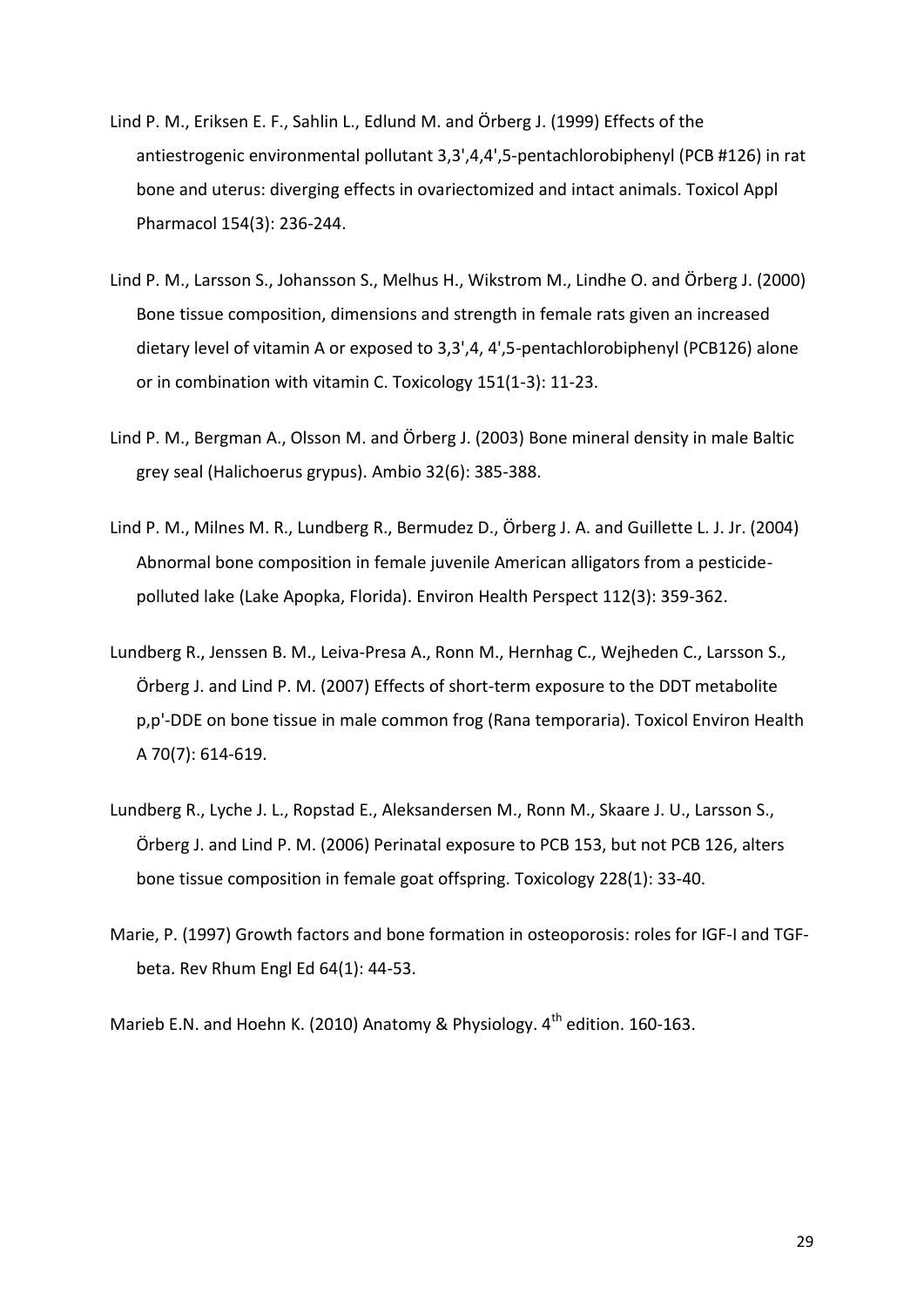- Miettinen, H. M., Pulkkinen P., Jamsa T., Koistinen J., Simanainen U., Tuomisto J., Tuukkanen J. and Viluksela M. (2005) Effects of in utero and lactational TCDD exposure on bone development in differentially sensitive rat lines. Toxicol Sci 85(2): 1003-1012.
- Morrissey R. E., George J. D., Price C. J., Tyl R. W., Marr M. C. and Kimmel C. A. (1987) The developmental toxicity of bisphenol A in rats and mice. Fundam Appl Toxicol 8(4): 571- 582.
- Nishikawa, M., Iwano H., Yanagisawa R., Koike N., Inoue H. and Yokota H. (2010) Placental transfer of conjugated bisphenol A and subsequent reactivation in the rat fetus. Environ Health Perspect 118(9): 1196-1203.
- Nilsson, O., Abad V., Chrysis D., Ritzen E. M., Savendahl L. and Baron J. (2002) Estrogen receptor-alpha and -beta are expressed throughout postnatal development in the rat and rabbit growth plate. Endocrinol 173(3): 407-414.
- Oursler, M. J. (2003) Direct and indirect effects of estrogen on osteoclasts. Musculoskelet Neuronal Interact 3(4): 363-366; discussion 381.
- Pelch. K. E., Carleton S. M., Phillips C. L. and Nagel S. C. (2012) Developmental exposure to xenoestrogens at low doses alters femur length and tensile strength in adult mice. Biol Reprod 86(3): 69.
- Regeringskanliet. Swedish Government Homepage (2012) Ministry of the Environment Press Release on 2012-12-21. Swedish ban on bisphenol A (BPA) in food packaging designed for children 0-3 years. [http://www.regeringen.se/sb/d/16697/a/206518.](http://www.regeringen.se/sb/d/16697/a/206518) Visited date: 2013- 04-27.
- Rogan W. J., Gladen B. C., Hung K., Koong S., Shih L., Taylor J. S., Wu Y., Yang D., Ragan N. B. and Hsu C. (1988) Congenital poisoning by polychlorinated biphenyls and their contaminants in Taiwan. Science 241(4863): 334-336.

Seeley. R. R., Stephens T. D. and Tate P. (2003) Anatomy & physiology. 6<sup>th</sup> edition. 166-183.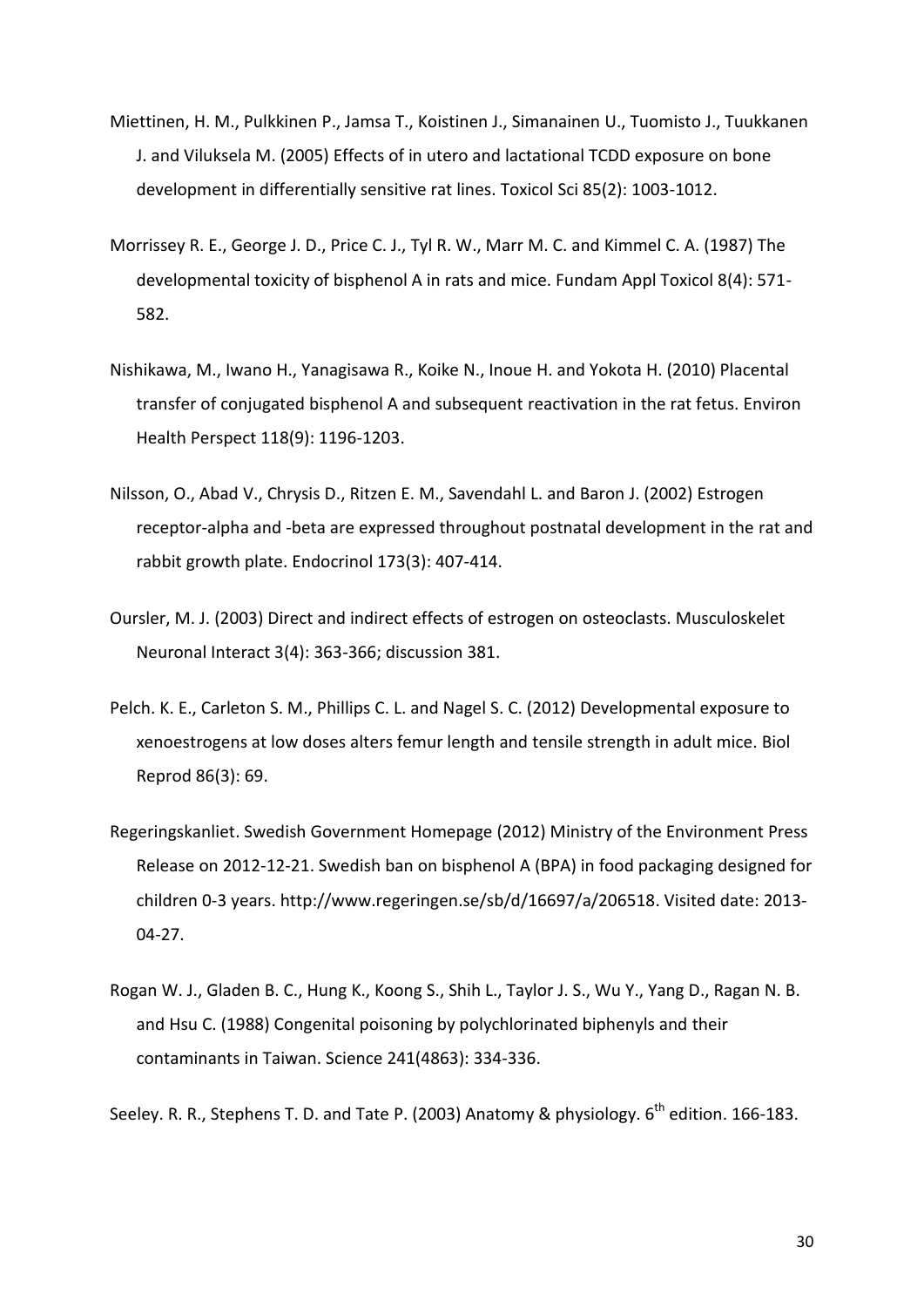- Seidlova-Wuttke D., Jarry H. and Wuttke W. (2004) Pure estrogenic effect of benzophenone-2 (BP2) but not of bisphenol A (BPA) and dibutylphtalate (DBP) in uterus. vagina and bone. Toxicology 205(1-2): 103-112.
- Sonne C., Dietz R., Born. E. W., Riget F. F., Kirkegaard M., Hyldstrup L. , Letcher R. J. and Muir D. C. (2004) Is bone mineral composition disrupted by organochlorines in east Greenland polar bears (Ursus maritimus)? Environ Health Perspect 112(17): 1711-1716.
- Suzuki N. and Hattori A. (2003) Bisphenol A suppresses osteoclastic and osteoblastic activities in the cultured scales of goldfish. Life Sci 73(17): 2237-2247.
- Toda K., Miyaura C., Okada T. and Shizuta Y. (2002) Dietary bisphenol A prevents ovarian degeneration and bone loss in female mice lacking the aromatase gene (Cyp19). Eur J Biochem 269(8): 2214-2222.
- Tyl R. W., Myers C. B., Marr M. C., Thomas B. F., Keimowitz A. R., Brine D. R., Veselica M. M., Fail P. A., Chang T., Seely J. C., Joiner R. L., Butala J. H., Dimond S. S., Cagen S. Z., Shiotsuka R. N., Stropp G. D. and Waechter J. M. (2002) Three-generation reproductive toxicity study of dietary bisphenol A in CD Sprague-Dawley rats. Toxicol Sci 68(1): 121- 146.
- Weise M., De-Levi S., Barnes K. M., Gafni R. I., Abad V. and Baron J. (2001) Effects of estrogen on growth plate senescence and epiphyseal fusion. Proc Natl Acad Sci USA 98(12): 6871-6876.
- WHO (World Health Organization)/UNEP (United Nations Environment Programme) (2013) The State-of-the-Science of Endocrine Disrupting Chemicals – 2012 (Bergman Å, Heindel JJ, Jobling S, Kidd KA, Zoeller RT, eds). [http://www.who.int/ceh/publications/endo](http://www.who.int/ceh/publications/endo​crine/en/index.html) [crine/en/index.html.](http://www.who.int/ceh/publications/endo​crine/en/index.html) Visited date: 2013-07-15.
- Yamashita F. and Hayashi M. (1985) Fetal PCB syndrome: clinical features, intrauterine growth retardation and possible alteration in calcium metabolism. Environ Health Perspect 59: 41-45.